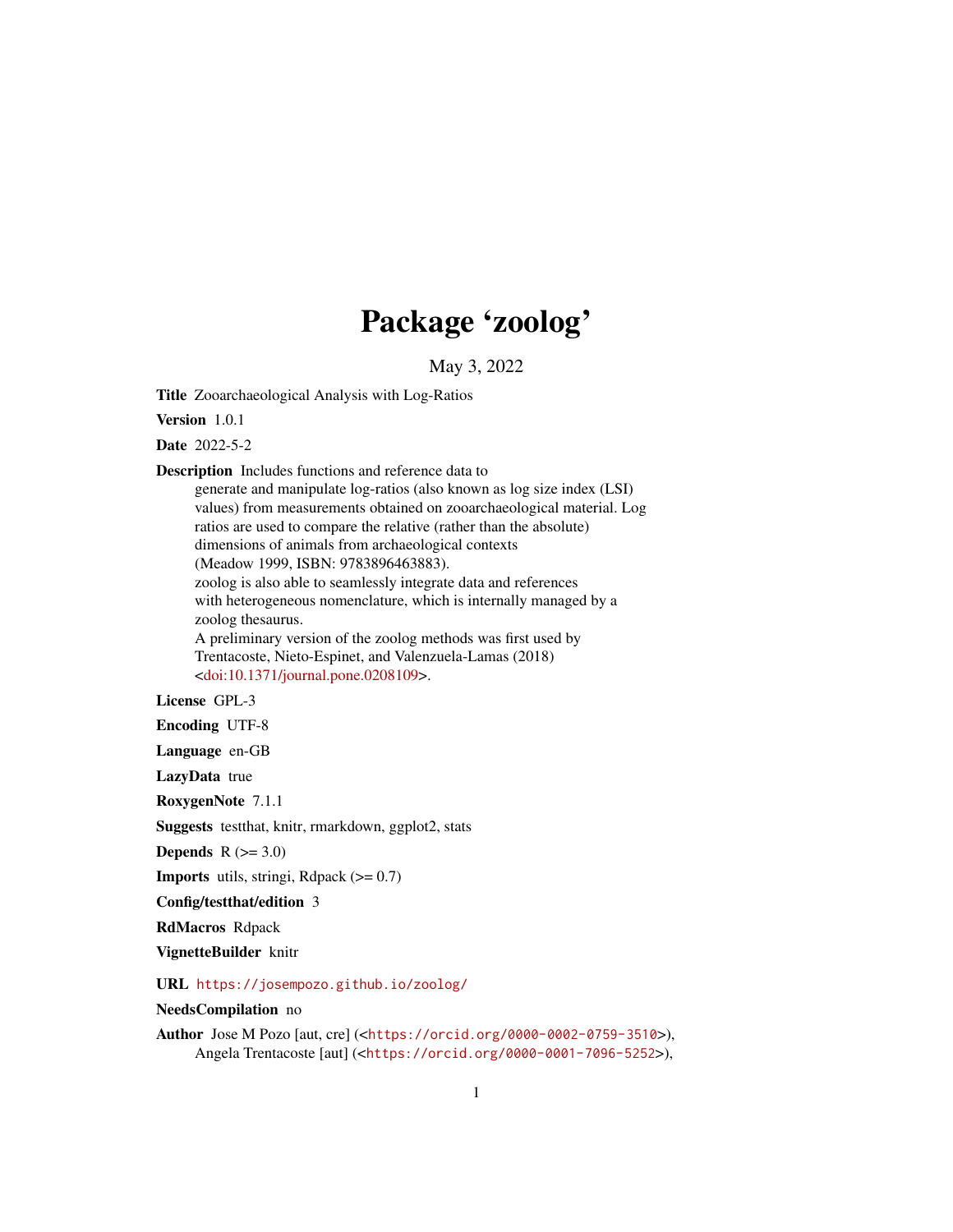```
Ariadna Nieto-Espinet [aut] (<https://orcid.org/0000-0003-2567-1735>),
Silvia Guimarães Chiarelli [aut]
(<https://orcid.org/0000-0002-3778-3315>),
Silvia Valenzuela-Lamas [aut] (<https://orcid.org/0000-0001-9886-0372>)
```
Maintainer Jose M Pozo <josmpozo@gmail.com>

Repository CRAN

Date/Publication 2022-05-03 13:30:02 UTC

### R topics documented:

#### **Index** [29](#page-28-0)

<span id="page-1-1"></span>AssembleReference *Assemble Reference*

#### Description

Function to build a reference dataframe selecting a case for each taxon from the available specimens in the references' database.

#### Usage

```
AssembleReference(
  combination,
  ref.db = referencesDatabase,
  thesaurus = zoologThesaurus$taxon
\mathcal{L}
```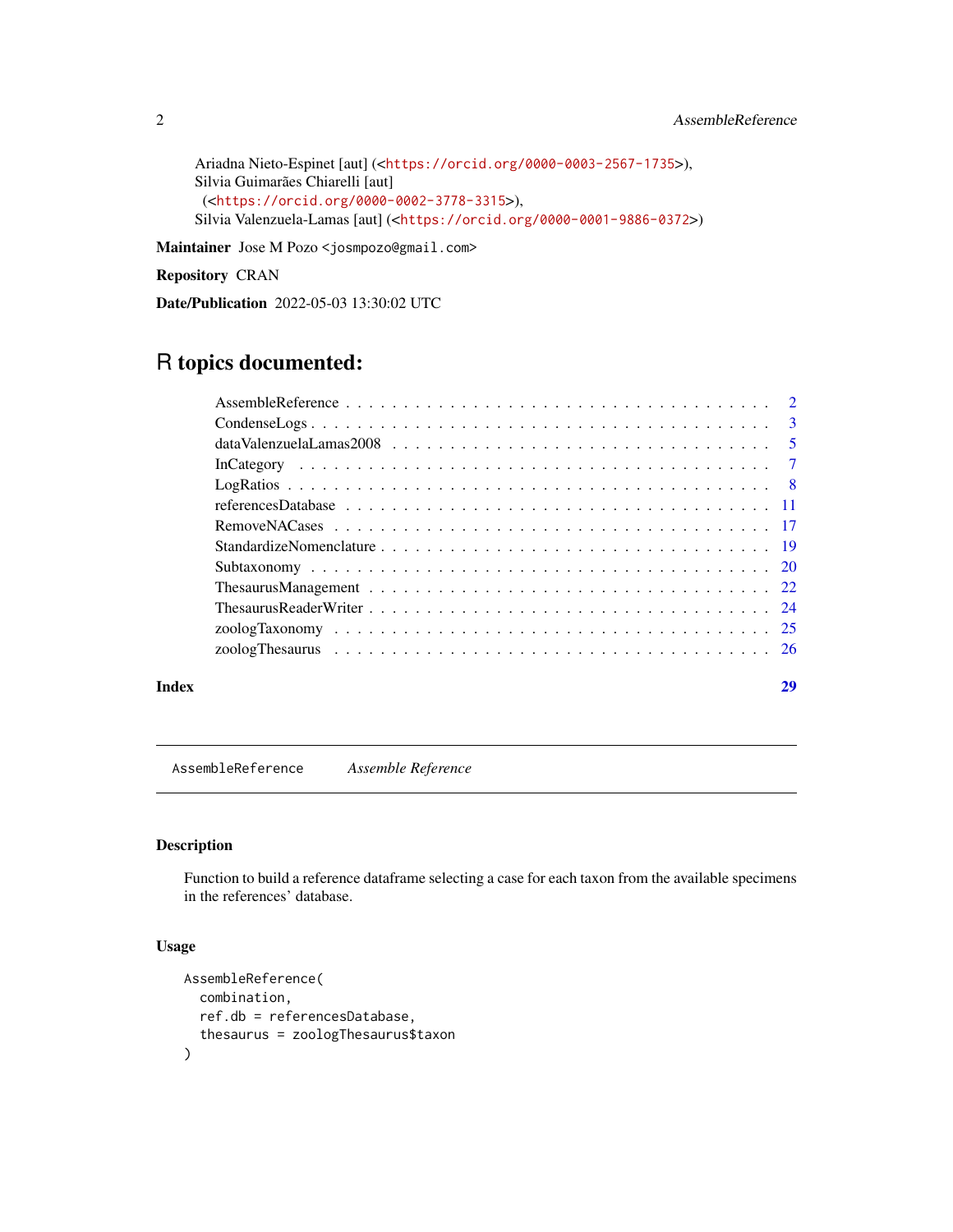#### <span id="page-2-0"></span>CondenseLogs 3

#### **Arguments**

| combination | A dataframe or named list. Each (column) name identifies a taxon. Each column<br>or list element must have a single element of type character, identifying one of<br>the sources included in the references' database.                                                                                                                          |
|-------------|-------------------------------------------------------------------------------------------------------------------------------------------------------------------------------------------------------------------------------------------------------------------------------------------------------------------------------------------------|
| ref.db      | A reference database. This is a named list of named lists of dataframes. The first<br>level is named by taxon and the second level is named by reference source. Each<br>data frame includes the reference for the corresponding taxon and source. The<br>default $ref$ . db = $ref$ erencesDatabase is provided as package <b>zoolog</b> data. |
| thesaurus   | A thesaurus for taxa.                                                                                                                                                                                                                                                                                                                           |

#### Value

A reference dataframe.

#### Examples

```
## `referenceSets` includes a series of predefined reference compositions.
referenceSets
## Actually the package `references` is build from them.
## We can rebuild any of them:
referenceCombi <- AssembleReference(referenceSets["Combi", ])
## Define an altenative reference combining differently the references'
## database:
refComb <- list(cattle = "Nieto", sheep = "Davis", Goat = "Clutton",
                pig = "Albarella", redDeer = "Basel")
userReference <- AssembleReference(refComb)
```
CondenseLogs *Condense Measure Log-Ratios*

#### Description

This function condenses the calculated log ratio values into a reduced number of features by grouping log ratio values and selecting or calculating a feature value. By default the selected groups each represents a single dimension, i.e. Length and Width. Only one feature is extracted per group. Currently, two methods are possible: priority (default) or average.

#### Usage

```
CondenseLogs(
 data,
 grouping = list(Length = c("GL", "GL", "GLm", "HTC"), width = c("BT", "B0", "Bp","SD", "Bfd", "Bfp"), Depth = c("Dd", "DD", "BG", "Dp")),
 method = "priority"
)
```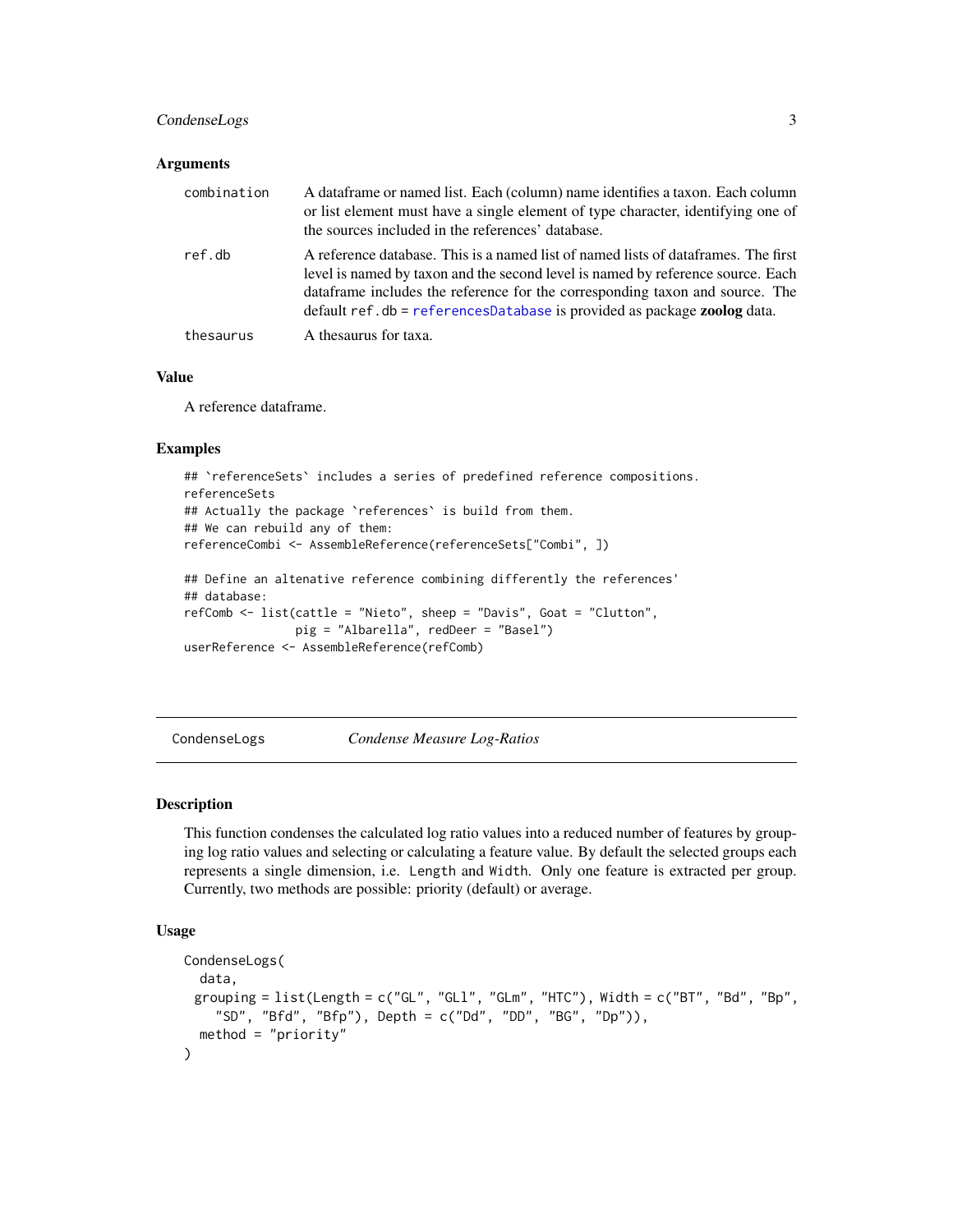#### **Arguments**

| data     | A data frame with the input measurements.                                                                                                                                                                                                                                                                                                                                           |
|----------|-------------------------------------------------------------------------------------------------------------------------------------------------------------------------------------------------------------------------------------------------------------------------------------------------------------------------------------------------------------------------------------|
| grouping | A list of named character vectors. The list includes a vector per selected group.<br>Each vector gives the group of measurements in order of priority. By default the<br>groups are Length = $c("GL", "GL1", "GLm", "HTC"), width = c("BT", "Bd",$<br>"Bp", "SD", "Bfd", "Bfp"), and Depth = $c('Dd'', 'DD'', 'BG'', 'Dp'')$ . The<br>order is irrelevant for method $=$ "average". |
| method   | Character string indicating which method to use for extracting the condensed<br>features. Currently accepted methods: "priority" (default) and "average".                                                                                                                                                                                                                           |

#### **Details**

This operation is motivated by two circumstances. First, not all measurements are available for every bone specimen, which obstructs their direct comparison and statistical analysis. Second, several measurements can be strongly correlated (e.g. SD and Bd both represent bone width). Thus, considering them as independent would produce an over-representation of bone remains with more measurements per axis. Condensing each group of measurements into a single feature (e.g. one measure per axis) palliates both problems.

Observe that an important property of the log-ratios from a reference is that it makes the different measures comparable. For instance, if a bone is scaled with respect to the reference, so that it homogeneously doubles its width, then all width related measures (*BT*, *Bd*, *Bp*, *SD*, ...) will give the same  $log-ratio (log(2))$ . In contrast, the absolute measures are not directly comparable.

The measurement names in the grouping list are given without the logPrefix. But the selection is made from the log-ratios.

The default method is "priority", which selects the first available measure log-ratio in each group. The method "average" extracts the mean per group, ignoring the non-available measures. We provide the following by-default group and prioritization: For lengths, the order of priority is: GL, GLl, GLm, HTC. For widths, the order of priority is: BT, Bd, Bp, SD, Bfd, Bfp. For depths, the order of priority is: Dd, DD, BG, Dp This order maximises the robustness and reliability of the measurements, as priority is given to the most abundant, more replicable, and less age dependent measurements.

This method was first used in: Trentacoste, A., Nieto-Espinet, A., & Valenzuela-Lamas, S. (2018). Pre-Roman improvements to agricultural production: Evidence from livestock husbandry in late prehistoric Italy. PloS one, 13(12), e0208109.

Alternatively, a user-defined method can be provided as a function with a single argument (data.frame) assumed to have as columns the measure log-ratios determined by the grouping.

#### Value

A dataframe including the input dataframe and additional columns, one for each extracted condensed feature, with the corresponding name given in grouping.

```
## Read an example dataset:
dataFile <- system.file("extdata", "dataValenzuelaLamas2008.csv.gz",
                       package="zoolog")
```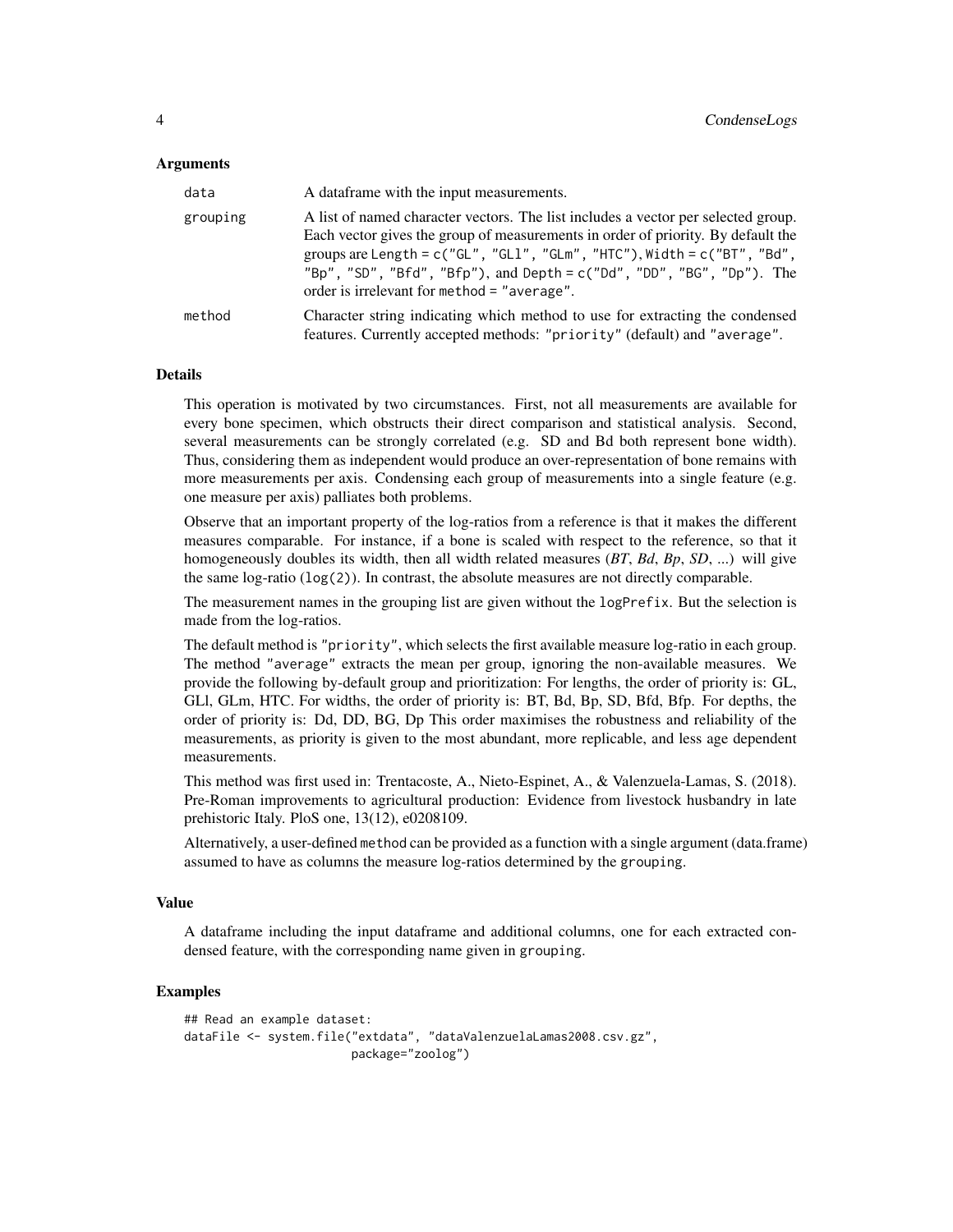```
dataExample <- utils::read.csv2(dataFile,
                                na.strings = ".
                                encoding = "UTF-8")
## For illustration purposes we keep now only a subset of cases to make
## the example run sufficiently fast.
## Avoid this step if you want to process the full example dataset.
dataExample <- dataExample[1:1000, ]
## Compute the log-ratios and select the cases with available log ratios:
dataExampleWithLogs <- RemoveNACases(LogRatios(dataExample))
## We can observe the first lines (excluding some columns for visibility):
head(dataExampleWithLogs)[, -c(6:20,32:63)]
## Extract the default condensed features with the default "priority" method:
dataExampleWithSummary <- CondenseLogs(dataExampleWithLogs)
head(dataExampleWithSummary)[, -c(6:20,32:63)]
## Extract only width with "average" method:
dataExampleWithSummary2 <- CondenseLogs(dataExampleWithLogs,
                               grouping = list(Width = c("BT", "Bd", "Bp", "SD")),
                               method = "average")
head(dataExampleWithSummary2)[, -c(6:20,32:63)]
```
dataValenzuelaLamas2008

*Example dataset*

#### Description

The dataset provided as an example originates from (Valenzuela-Lamas 2008). The dataset is written in Catalan, with the exception of some headings to facilitate understanding of its contents.

#### Format

The dataset is provided in the **zoolog** extdata folder as a file in semicolon-separated values format but compressed with gzip to reduce its size:

dataValenzuelaLamas2008.csv.gz

The file is provided in UTF-8 encoding. The file encoding is relevant because the dataset contains accents and special characters that needs to be correctly displayed. It can be directly open by utils::read.csv2, provided that the correct encoding is set (see examples below).

Every row of the data.frame refers to one individual bone fragment unless otherwise stated in the *Observations* field ("Observacions").

All the measurements are expressed in millimetres and were obtained with a manual calliper.

The main headings in the database are:

Site The faunal remains from three Iron Age archaeological sites were recorded (ALP = Alorda Park, TFC = Turó de la Font de la Canya, OLD = Olèrdola).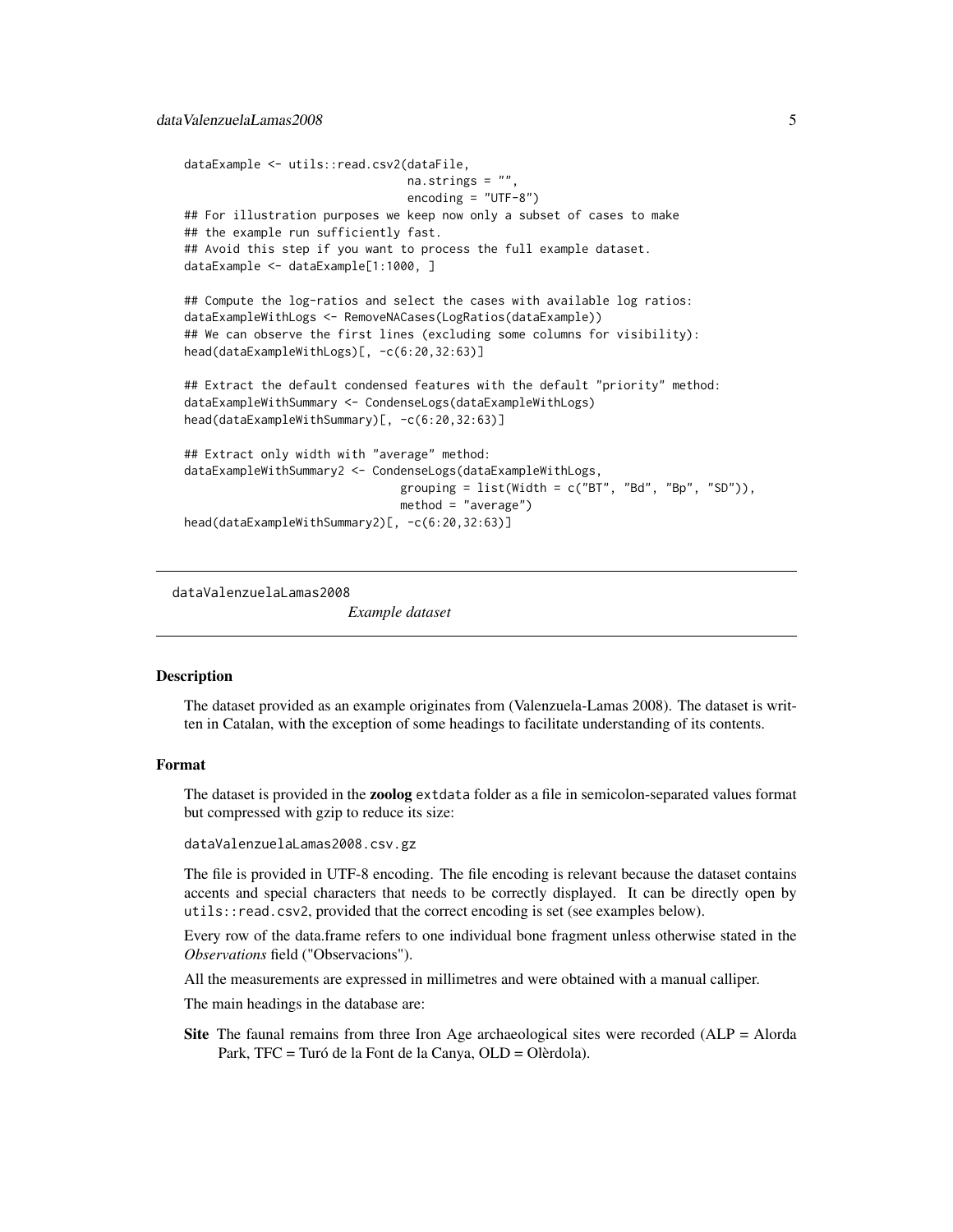N inv A correlative number for each fragment.

UE Refers to the Stratigraphic Unit (SU in English).

Especie Refers to the species.

- Os Refers to the skeletal element.
- Fragment Refers to the preserved part in the vertical axis (distal, proximal, diaphysis, etc.).

Lat Bone laterality: right (d) or left (e).

- Vora Refers to the preserved part in relation to the circumference (c), or a vertically, transversally and obliquely fragmented (sto).
- Fract Refers to fracture during field excavation or lab work.
- Tafo Refers to anthropic and post-depositional alterations.
- Grau Refers to degree of bone alteration in a scale from 0 (no alteration) to 4 (diaphysis completely altered).
- **Epif** Degree of fusion:  $s =$  fused,  $ns =$  unfused,  $ec =$  fusion visible. Also tooth wear is recorded here following (Gardeisen 1997).

Sexe Sex: male (masc) / female (fem).

Traces Refers to butchery marks. It may also include other observations.

Observacions Observations.

Recinte Refers to the number of silo structure (e.g. SJ8) or the room (e.g. AB) from which the material originates.

TPQ Absolute chronology in Terminus Post Quem.

TAQ Absolute chronology in Terminus Ante Quem.

Period Chronological phasing.

Capsa Box number that contains the item.

Measurement codes The nomenclature follows (Von den Driesch 1976).

#### References

Gardeisen A (1997). "Exploitation des prélèvements et fichiers de spécialité (PRL, FAUNE, OS)." *Lattara*, 10, 251–278.

Valenzuela-Lamas S (2008). *Alimentació i ramaderia al Penedès durant la protohistòria (segles VII-III aC)*. Societat Catalana d'Arqueologia (Premi d'Arqueologia - Memorial Josep Barber\'a i Farr\'as, 5a edici\'o). [http://www.scarqueologia.com/?page\\_id=10](http://www.scarqueologia.com/?page_id=10).

Von den Driesch A (1976). *A guide to the measurement of animal bones from archaeological sites: as developed by the Institut für Palaeoanatomie, Domestikationsforschung und Geschichte der Tiermedizin of the University of Munich*, volume 1. Peabody Museum Press.

```
dataFile <- system.file("extdata", "dataValenzuelaLamas2008.csv.gz",
                        package="zoolog")
dataExample <- utils::read.csv2(dataFile,
                                na.strings = "",
                                encoding = "UTF-8")
```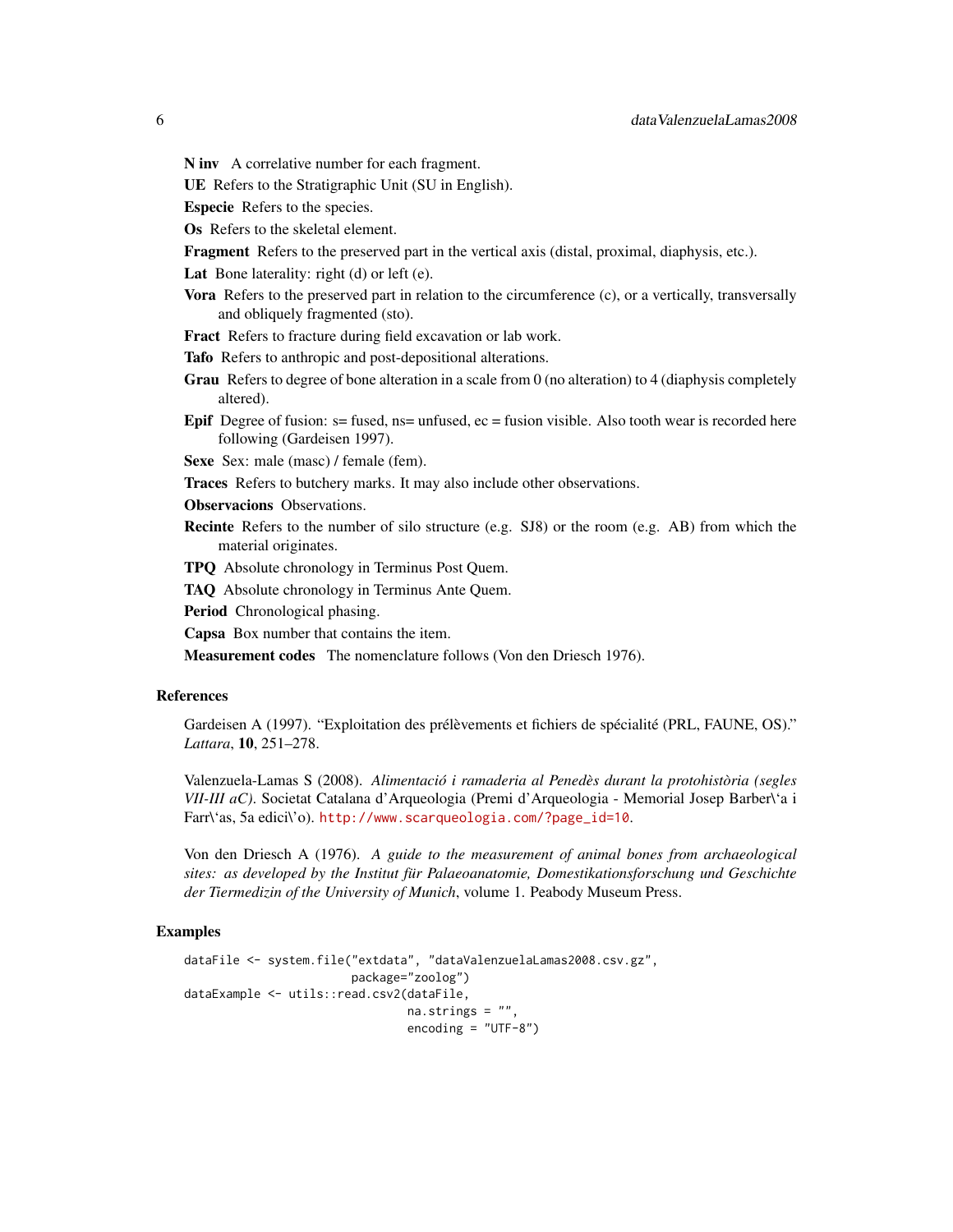<span id="page-6-0"></span>

#### Description

Function to check if an element belongs to a category according to a thesaurus. It is similar to  $%i$ n% and [is.element](#page-0-0), returning a logical vector indicating if each element in a given vector is included in a given set. But InCategory checks for equality assuming the equivalencies defined in the given thesaurus.

#### Usage

InCategory(x, category, thesaurus)

#### Arguments

| x.        | Character vector to be checked for its inclusion in the category.                                                                                                         |  |  |  |
|-----------|---------------------------------------------------------------------------------------------------------------------------------------------------------------------------|--|--|--|
| category  | Character vector identifying the categories in which the inclusion of x will be<br>checked. Each category can be identified by any equivalent name in the the-<br>saurus. |  |  |  |
| thesaurus | A thesaurus object.                                                                                                                                                       |  |  |  |

#### Value

A logical vector of the same length as x. Each value answers the question: *Does the corresponding element in* x *belongs to any of the thesaurus categories identified by* category*?*

#### See Also

[zoologThesaurus](#page-25-1), [%in%](#page-0-0)

```
InCategory(c("sheep", "cattle", "goat", "red deer"),
           c("ovis", "capra"),
          zoologThesaurus$taxon)
```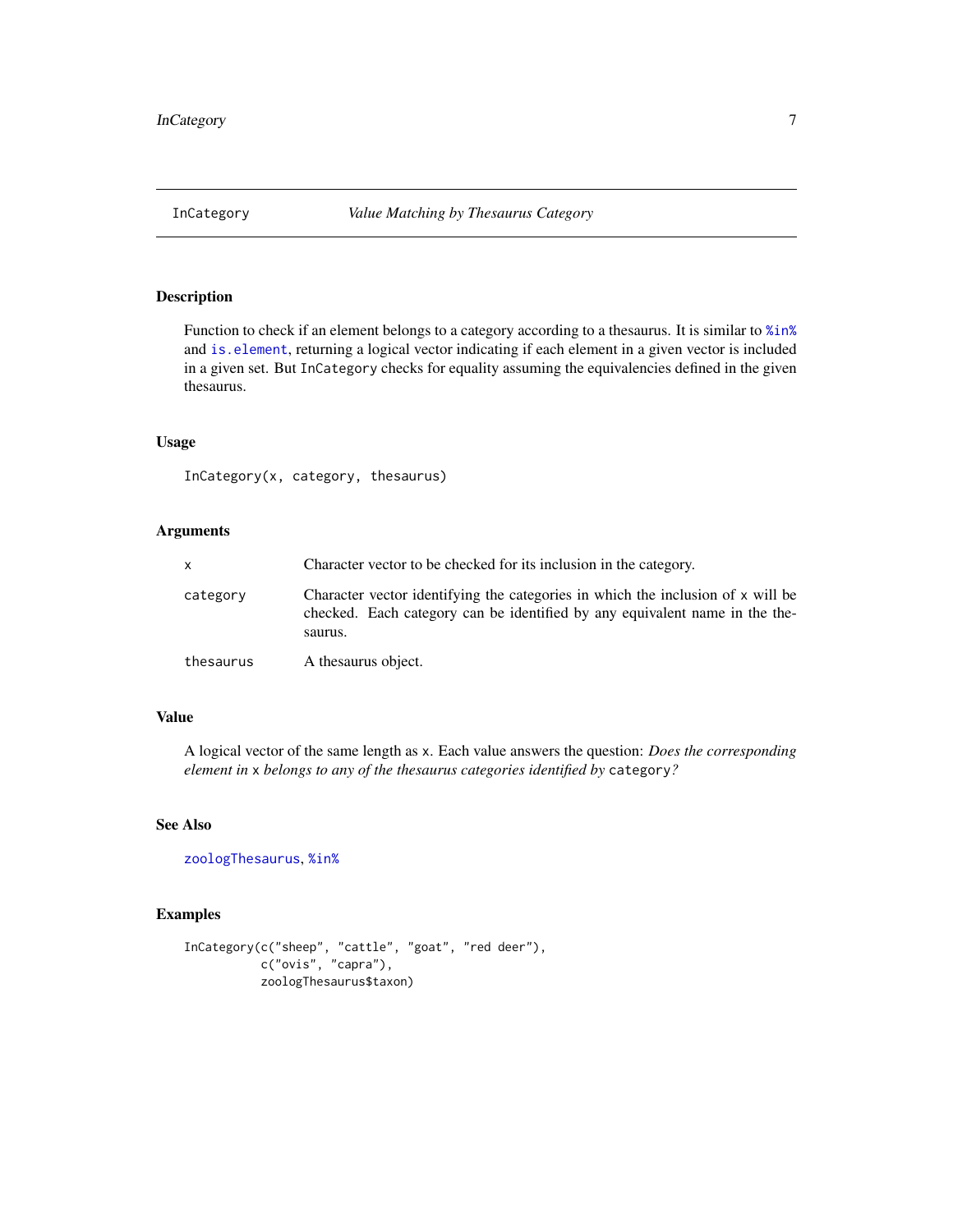<span id="page-7-1"></span><span id="page-7-0"></span>

#### Description

Function to compute the (base 10) log ratios of the measurements relative to standard reference values. The default reference and several alternative references are provided with the package. But the user can use their own references if desired.

#### Usage

```
LogRatios(
  data,
  ref = reference$Combi,
  identifiers = c("Taxon", "Element"),
  refMeasuresName = "Measure",
  refValuesName = "Standard",
  thesaurusSet = zoologThesaurus,
  taxonomy = zoologTaxonomy,
  joinCategories = NULL,
  mergedMeasures = NULL,
  useGenusIfUnambiguous = TRUE
\mathcal{L}
```
#### Arguments

| data            | A data frame with the input measurements.                                                                                                                                                                                                                       |  |  |  |  |
|-----------------|-----------------------------------------------------------------------------------------------------------------------------------------------------------------------------------------------------------------------------------------------------------------|--|--|--|--|
| ref             | A data frame including the measurement values used as references. The default<br>ref = reference\$Combi and other reference sets are provided with the package<br>zoolog.                                                                                       |  |  |  |  |
| identifiers     | A vector of column names in ref identifying a type of bone. By default identifiers<br>$= c("Taxon", "Element").$                                                                                                                                                |  |  |  |  |
| refMeasuresName |                                                                                                                                                                                                                                                                 |  |  |  |  |
|                 | The column name in ref identifying the type of bone measurement.                                                                                                                                                                                                |  |  |  |  |
| refValuesName   | The column name in ref giving the measurement value.                                                                                                                                                                                                            |  |  |  |  |
| thesaurusSet    | A thesaurus allowing datasets with different nomenclatures to be merged. By<br>default thesaurusSet = zoologThesaurus.                                                                                                                                          |  |  |  |  |
| taxonomy        | A taxonomy allowing the automatic detection of data and reference sharing the<br>same genus (or higher taxonomic rank), although of different species. By default<br>$taxonomy = zoologyTaxonomy.$                                                              |  |  |  |  |
| joinCategories  | A list of named character vectors. Each vector is named by a category in the<br>reference and includes a set of categories in the data for which to compute the<br>log ratios with respect to that reference. When NULL (default) no grouping is<br>considered. |  |  |  |  |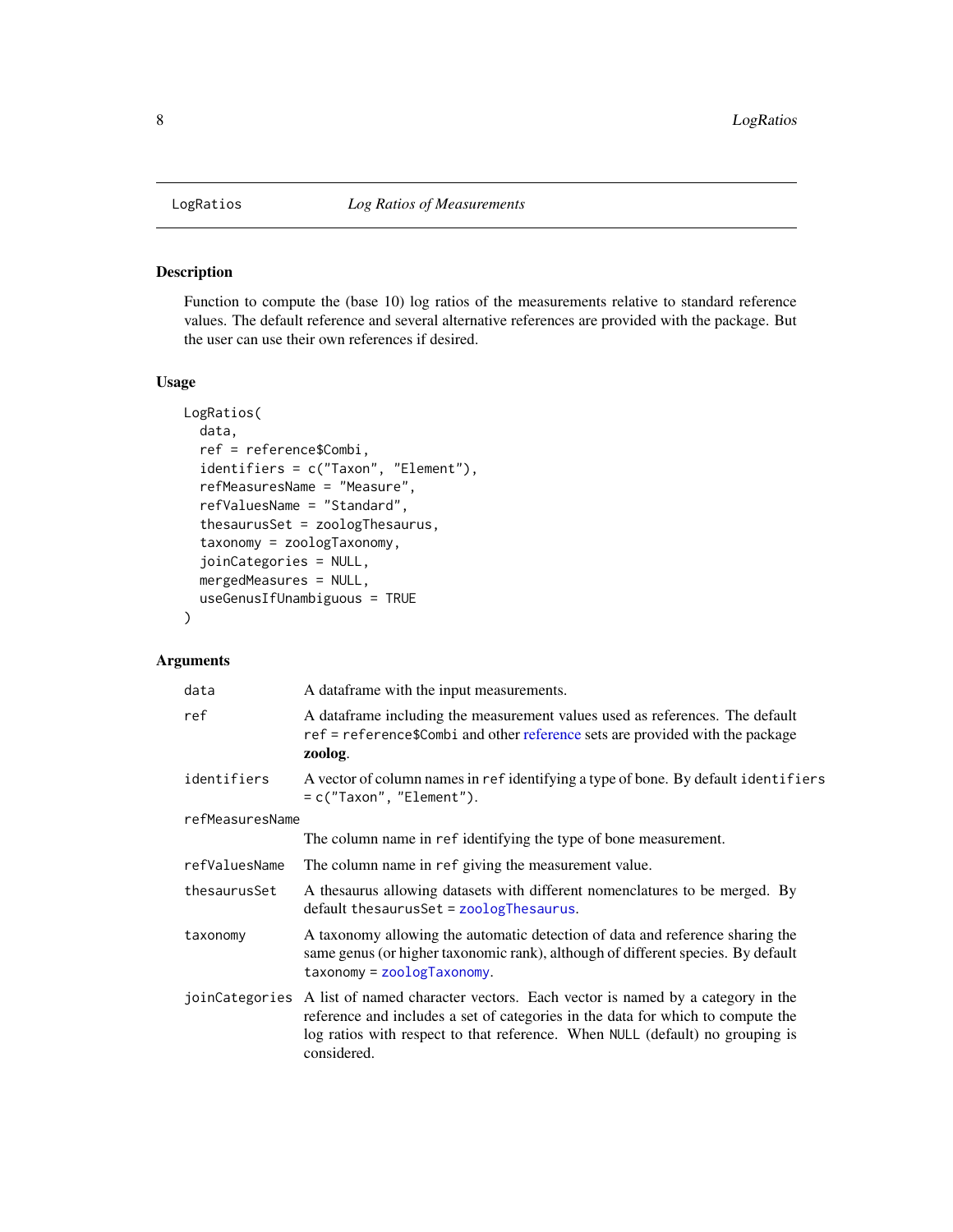#### <span id="page-8-0"></span>LogRatios 9

mergedMeasures A list of character vectors or a single character vector. Each vector identifies a set of measures that the data presents merged in the same column, named as any of them. This practice only makes sense if only one of the measures can appear in each bone element.

#### useGenusIfUnambiguous

Boolean. If TRUE (default), data cases are matched to reference sharing the same genus, instead of sharing the same species.

#### Details

Each log ratio is defined as the decimal logarithm of the ratio of the variable of interest to a corresponding reference value.

The identifiers are expected to determine corresponding columns in both data and reference. Each value in these columns identifies the type of bone. By default this is determined by a taxon and a bone element. For any case in the data, the log ratios are computed with respect to the reference values in the same bone type. If the reference does not include that bone type, the corresponding log ratios are set to NA.

The taxonomy allows the matching of data and reference by genus, instead of by species. This is the default behaviour with useGenusIfUnambiguous = TRUE, unless there is some ambiguity: reference including more than one species for the same genus. For instance, reference\$Combi includes a reference for *Sus scrofa*. If the data includes cases of *Sus domesticus*, their log ratios will be computed with respect to the provided reference for *Sus scrofa*. However, a warning is given to inform the user of this assumption, and let they know that this can be prevented by setting useGenusIfUnambiguous = FALSE.

For some applications it can be interesting to group some set of bone types into the same reference category to compute the log ratios. The parameter joinCategories allows this grouping. joinCategories must be a list of named vectors, each including the set of categories in the data which should be mapped to the reference category given by its name.

This can be applied to group different species into a single reference species. For instance *sheep*, *capra*, and doubtful cases between both (*sheep/goat*), can be grouped and matched to the same reference for *sheep*, by setting joinCategories = list(sheep = c("sheep", "goat", "oc")). In-deed, the zoologTaxonomy can be used for that purpose using the function [SubtaxonomySet](#page-19-1) as joinCategories = list(sheep = SubtaxonomySet("Caprini")). Similarly, joinCategories can be applied to group different bone elements into a single reference (see the example below for undetermined phalanges).

Note that the joinCategories option does not remove the distinction between the different bone types in the data, just indicates that for any of them the log ratios must be computed from the same reference.

Using the taxonomy, the presence of cases identified by higher taxonomic ranks are also automatically detected. For instance, if some partially identified cases have been recorded as "Ovis/Capra", this is recognized to denote the tribe *Caprini*, which includes several possible species. Then a warning is given informing the user of the detection of these cases and of the option to use any of the corresponding species in the reference by using the argument joinCategories (unless this has been already done).

There are some measures that, for most usual taxa, are restricted to a subset of bones. For instance, for *Bos*, *Ovis*, *Capra*, and *Sus*, the measure *GLl* is only relevant for the *astragalus*, while *GL* is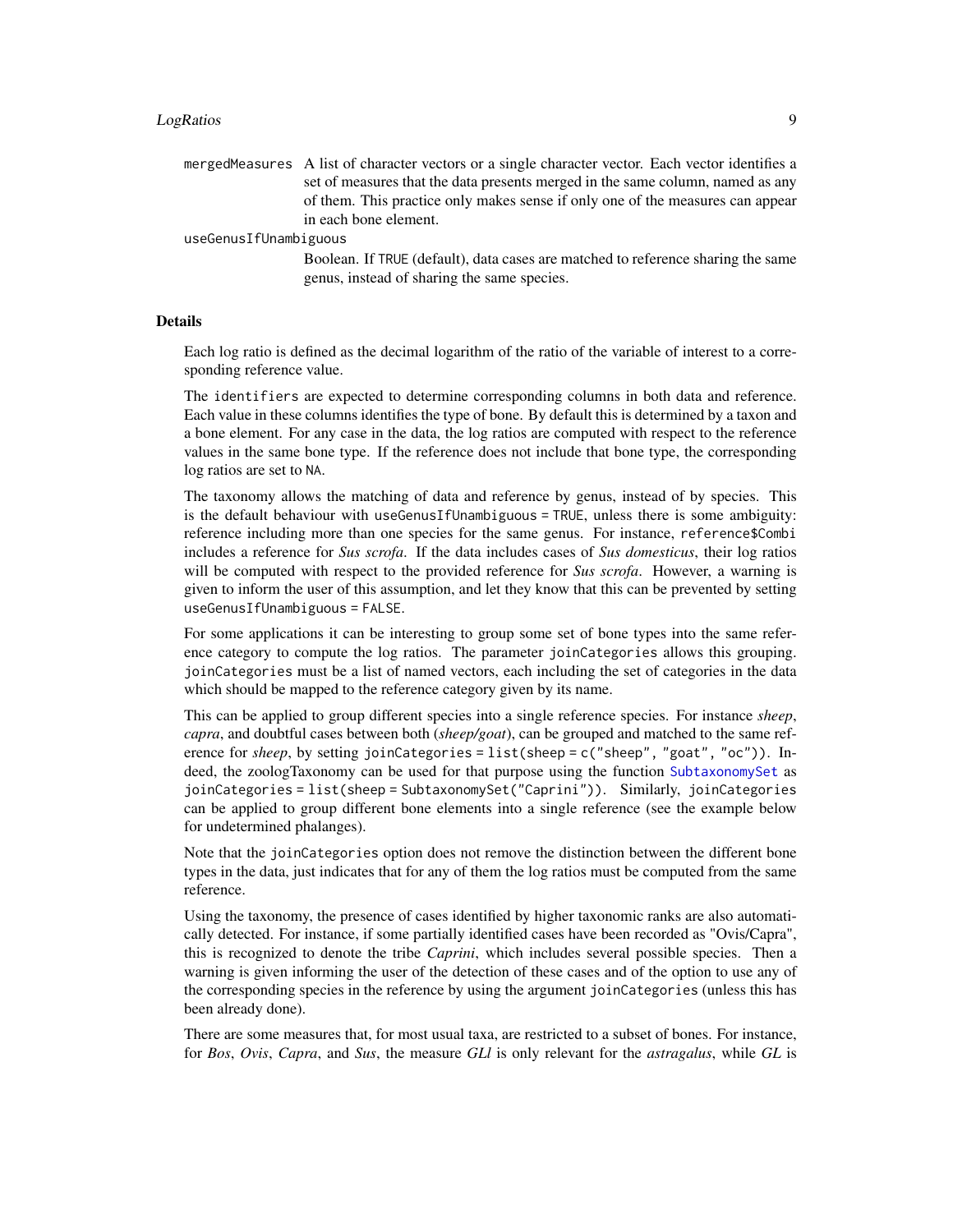not applicable to it. Thus, there cannot be any ambiguity between both measures since they can be identified by the bone element. This justifies that some users have simplified datasets where a single column records indistinctly *GL* or *GLl*. The optional parameter mergedMeasures facilitates the processing of this type of simplified dataset. For the alluded example, mergedMeasures =  $list(c("GL", "GL")$ ) automatically selects, for each bone element, the corresponding measure present in the reference.

Observe that if mergedMeasures is set to non mutually exclusive measures, the behaviour is unpredictable.

#### Value

A dataframe including the input dataframe and additional columns, one for each extracted log ratio for each relevant measurement in the reference. The name of the added columns are constructed by prefixing each measurement by the internal variable logPrefix.

If the input dataframe includes additional S3 classes (such as "tbl\_df"), they are also passed to the output.

```
## Read an example dataset:
dataFile <- system.file("extdata", "dataValenzuelaLamas2008.csv.gz",
                        package="zoolog")
dataExample <- utils::read.csv2(dataFile,
                                na.strings = ",
                                encoding = "UTF-8")
## For illustration purposes we keep now only a subset of cases to make
## the example run sufficiently fast.
## Avoid this step if you want to process the full example dataset.
dataExample <- dataExample[1:400, ]
## We can observe the first lines (excluding some columns for visibility):
head(dataExample)[, -c(6:20,32:64)]
## Compute the log-ratios with respect to the default reference in the
## package zoolog:
dataExampleWithLogs <- LogRatios(dataExample)
## The output data frame include new columns with the log-ratios of the
## present measurements, in both data and reference, with a "log" prefix:
head(dataExampleWithLogs)[, -c(6:20,32:64)]
## Compute the log-ratios with respect to a different reference:
dataExampleWithLogs2 <- LogRatios(dataExample, ref = reference$Basel)
head(dataExampleWithLogs2)[, -c(6:20,32:64)]
## Define an altenative reference combining differently the references'
## database:
refComb <- list(cattle = "Nieto", sheep = "Davis", Goat = "Clutton",
               pig = "Albarella", redDeer = "Basel")
userReference <- AssembleReference(refComb)
## Compute the log-ratios with respect to this alternative reference:
dataExampleWithLogs3 <- LogRatios(dataExample, ref = userReference)
```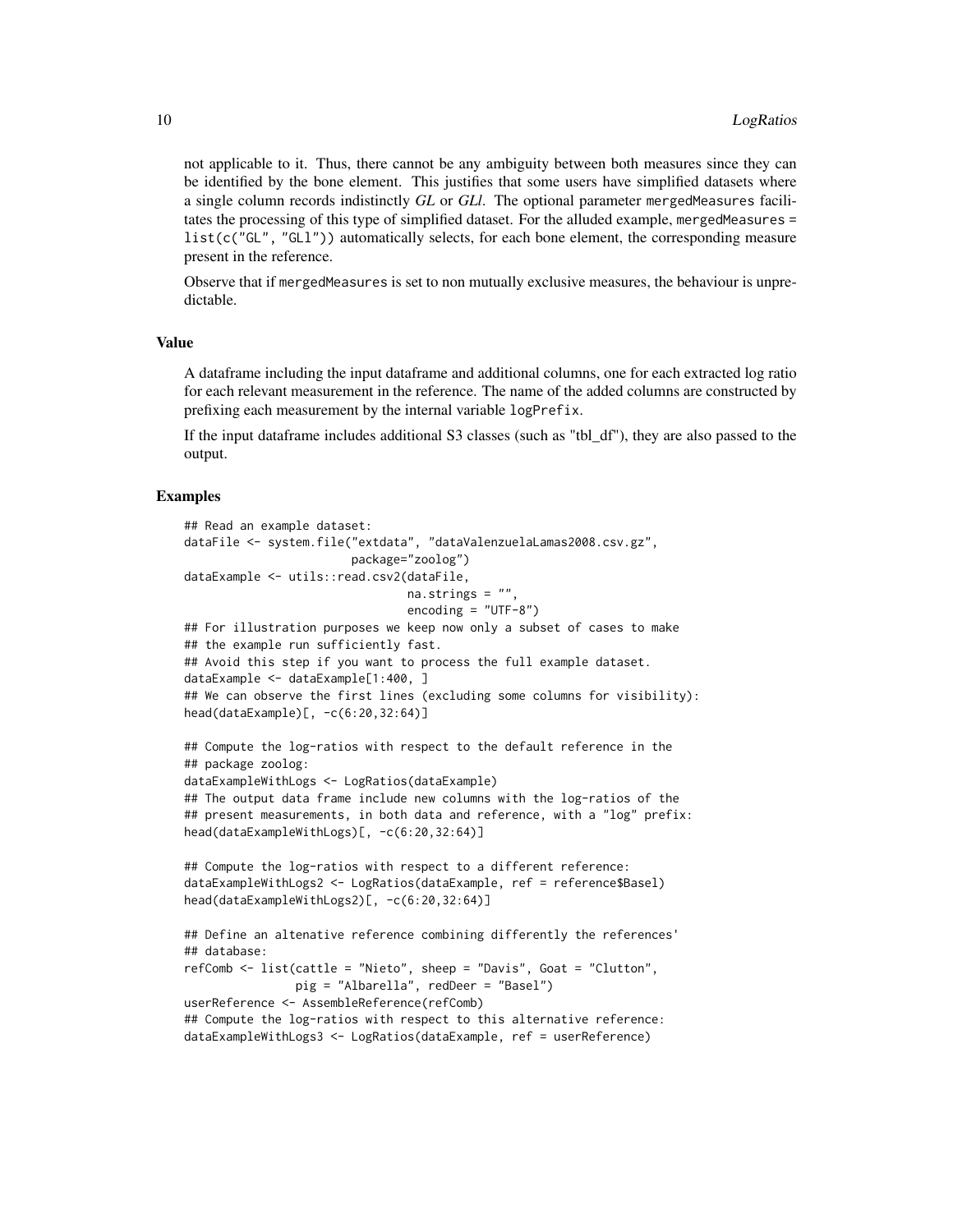#### <span id="page-10-0"></span>referencesDatabase 11

## We can be interested in including the first and second phalanges without ## anterior-posterior identification ("phal 1" and "phal 2"), by computing ## their log ratios with respect to the reference of the corresponding ## anterior phalanges ("phal 1 ant" and "phal 2 ant", respectively). ## For this we use the optional argument joinCategories: categoriesPhalAnt <- list('phal 1 ant' = c("phal 1 ant", "phal 1"), 'phal 2 ant' =  $c("phal 2 ant", "phal 2"))$ dataExampleWithLogs4 <- LogRatios(dataExample, joinCategories = categoriesPhalAnt) head(dataExampleWithLogs4)[, -c(6:20,32:64)]

<span id="page-10-1"></span>referencesDatabase *References*

#### <span id="page-10-2"></span>**Description**

Several osteometrical references are provided in zoolog to enable researchers to use the one of their choice. The user can also use their own osteometrical reference if preferred.

#### Usage

reference

referenceSets

referencesDatabase

#### Format

Each reference is a data.frame including 4 columns:

TAX The taxon to which each reference bone belongs.

EL The skeletal element.

Measure The type of measurement taken on the bone.

Standard The value of the measurement taken on the bone. All the measurements are expressed in millimetres.

#### Data Source

Currently, the references include reference values for the main domesticates and their agriotypes (*Bos*, *Ovis*, *Capra*, *Sus*), and other less frequent species, such as red deer and donkey, drawn from the following publications and resources:

- Cattle *Bos* Nieto *Bos taurus*. Female cow dated to the Early Bronze Age (Minferri, Catalonia), in Nieto-Espinet (2018).
	- Basel *Bos taurus*. Inv.nr. 2426 (Hinterwälder; female; 17 years old; live weight: 340 kg; withers height: 113 cm), from Stopp and Deschler-Erb (2018).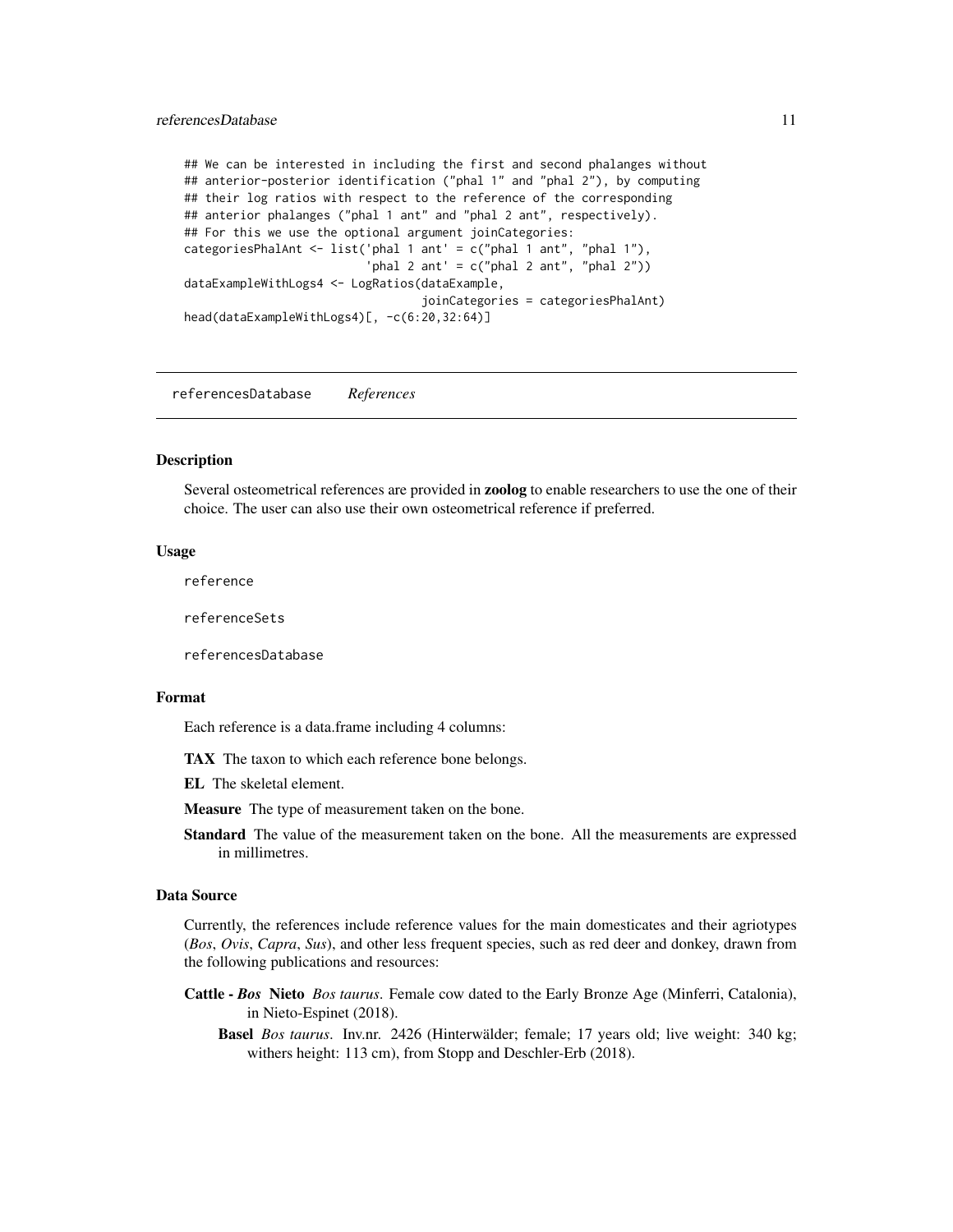- Johnstone *Bos taurus*. Standard values from means of cattle measures from Period II (Late Iron Age to Romano-British transition) of Elms Farm, Heybridge (Johnstone and Albarella 2002).
- Degerbøl *Bos primigenius*. Female aurochs from Degerbøl and Fredskild (1970). Nonstandard measures converted to more standard ones (Von den Driesch 1976)
- Steppan *Bos primigenius*. Female aurochs from Steppan (2001). Same specimen as in Degerbøl and Fredskild (1970), but with new and more standandard measures (Von den Driesch 1976). Mean measurements from left and right bones when available.
- Sheep *Ovis* Davis *Ovis aries*. Mean values of measurements from a group of adult female Shetland sheep skeletons from a single flock (Davis 1996).
	- Clutton *Ovis aries*. Mean measurements from a group of male Soay sheep of known age (Clutton-Brock et al. 1990).
	- Basel *Ovis musimon*. Inv.nr. 2266 (male; adult), from Stopp and Deschler-Erb (2018).
	- Uerpmann *Ovis orientalis*. Field Museum of Chicago catalogue number: FMC 57951 (female; western Iran) from Uerpmann and Uerpmann (1994).
- Goat *Capra* Basel *Capra hircus*. Inv.nr. 1597 (male; adult), from Stopp and Deschler-Erb (2018).
	- Clutton *Capra hircus*. Mean measurements from a group of goats of unknown age and sex (Clutton-Brock et al. 1990).
	- Uerpmann *Capra aegagrus*. Measurements based on female and male *Capra aegagrus*, Natural History Museum in London number: BMNH 651 M and L2 (Taurus Mountains in southern Turkey) from Uerpmann and Uerpmann (1994).
- Pig *Sus* Albarella *Sus domesticus*. Mean measurements from a group of Late Neolithic pigs from Durrington Walls, England (Albarella and Payne 2005).
	- Basel *Sus scrofa*. Inv.nr. 1446 (male; 2-3 years old; life weight: 120 kg) from Stopp and Deschler-Erb (2018).
	- Hongo *Sus scrofa*. Averaged left and right measurements of a female wild board from near Elazig, Turkey. Museum of Comparative Zoology, Harvard University, specimen #51621 ˘ (Hongo and Meadow 2000).
	- Payne *Sus scrofa*. Measurements based on a sample of modern wild boar, *Sus scrofa libycus*, (male and female; Kizilcahamam, Turkey) from Payne and Bull (1988), Appendix 2.
- Red deer *Cervus* Basel *Cervus elaphus*. Inv.nr. 2271 (male; adult) from Stopp and Deschler-Erb (2018).
- Fallow deer *Dama* Haifa *Dama mesopotamica*. Adult female modern specimen from Israel (id #1047), curated in Archaeozoology Laboratory at the University of Haifa (Harding and Marom 2021).
- Gazelle *Gazella* Haifa *Gazella gazella*. Adult female modern specimen from Israel (id #1037), curated in Archaeozoology Laboratory at the University of Haifa (Harding and Marom 2021).
- Equid *Equus* Haifa *Equus asinus*. Adult male modern specimen from Israel (id #1076), curated in Archaeozoology Laboratory at the University of Haifa (Harding and Marom 2021).
	- Johnstone *Equus caballus*. 3 years old Icelandic mare (all bones fused, female) died in 1961, (Johnstone 2004). Skeleton held at the Zoologische Staatssammlung Munich in Germany. Specimen ID 1961/29.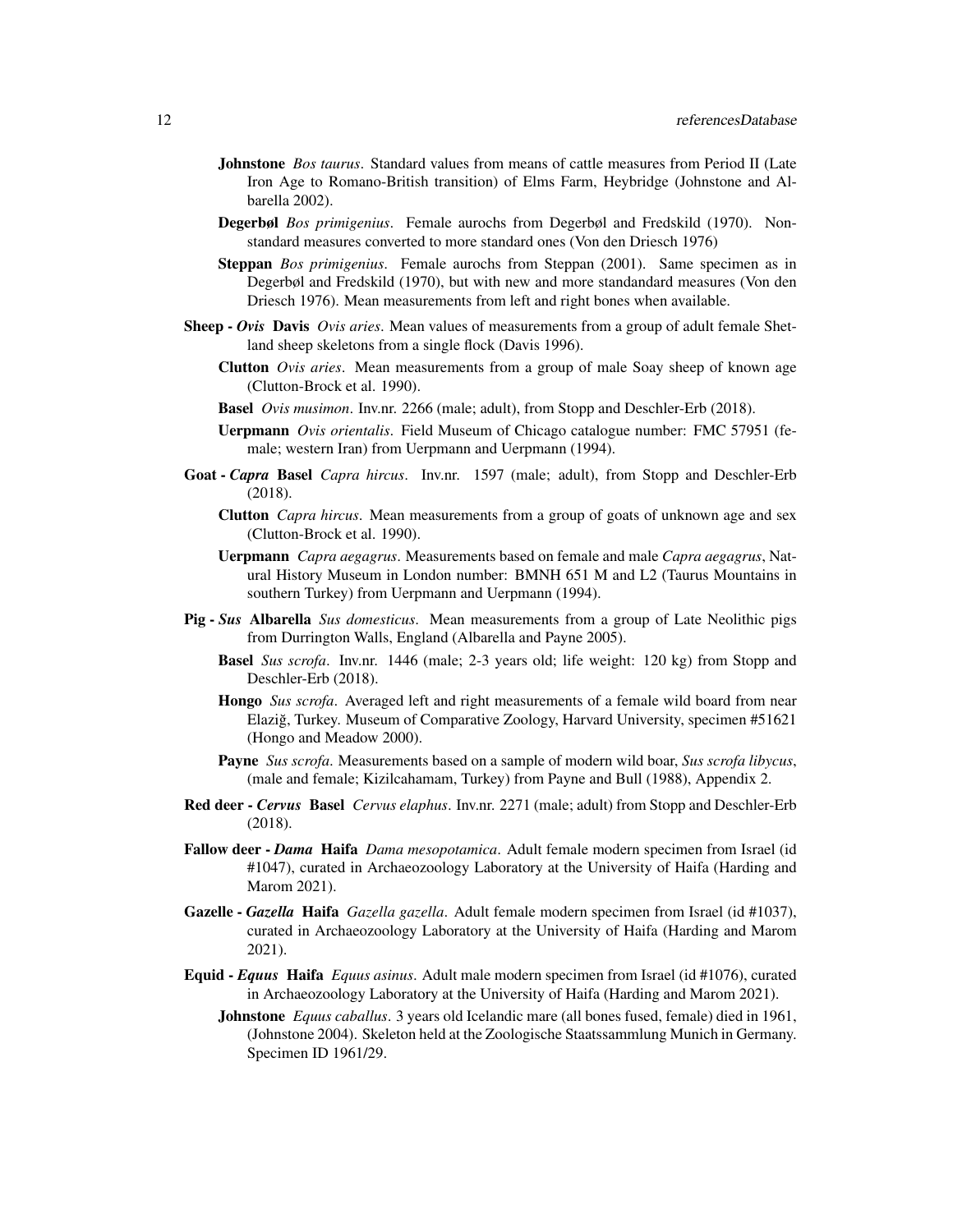European rabbit - *Oryctolagus* Nottingham *Oryctolagus cuniculus*. Adult male European rabbit from Audley End, Essex, UK, curated in the reference collection at University of Nottingham Arch department (ID RS139) (Ameen 2021).

The zoolog variable referencesDatabase collects all these references. It is structured as a named list of named lists, following the hierarchy described above:

str(referencesDatabase, max.level = 2)

```
## List of 14
## $ Bos taurus :List of 3
## ..$ Nieto :'data.frame': 68 obs. of 4 variables:
## ..$ Basel :'data.frame': 50 obs. of 4 variables:
## ..$ Johnstone:'data.frame': 24 obs. of 4 variables:
## $ Bos primigenius :List of 2
## ..$ Degerbol:'data.frame': 50 obs. of 4 variables:
## ..$ Steppan :'data.frame': 84 obs. of 4 variables:
## $ Ovis aries :List of 2
## ..$ Davis :'data.frame': 23 obs. of 4 variables:
## ..$ Clutton:'data.frame': 71 obs. of 4 variables:
## $ Ovis orientalis :List of 2
## ..$ Basel :'data.frame': 36 obs. of 4 variables:
## ..$ Uerpmann:'data.frame': 50 obs. of 4 variables:
## $ Capra hircus :List of 2
## ..$ Basel :'data.frame': 35 obs. of 4 variables:
## ..$ Clutton:'data.frame': 60 obs. of 4 variables:
## $ Capra aegagrus :List of 1
## ..$ Uerpmann:'data.frame': 50 obs. of 4 variables:
## $ Sus domesticus :List of 1
## ..$ Albarella:'data.frame': 42 obs. of 4 variables:
## $ Sus scrofa :List of 3
## ..$ Basel:'data.frame': 41 obs. of 4 variables:
## ..$ Hongo:'data.frame': 96 obs. of 4 variables:
## ..$ Payne:'data.frame': 33 obs. of 4 variables:
## $ Cervus elaphus :List of 1
## ..$ Basel:'data.frame': 14 obs. of 4 variables:
## $ Dama mesopotamica :List of 1
## ..$ Haifa:'data.frame': 60 obs. of 4 variables:
## $ Gazella gazella :List of 1
## ..$ Haifa:'data.frame': 63 obs. of 4 variables:
## $ Equus asinus :List of 1
## ..$ Haifa:'data.frame': 48 obs. of 4 variables:
## $ Equus caballus :List of 1
## ..$ Johnstone:'data.frame': 75 obs. of 4 variables:
## $ Oryctolagus cuniculus:List of 1
## ..$ Nottingham:'data.frame': 58 obs. of 4 variables:
```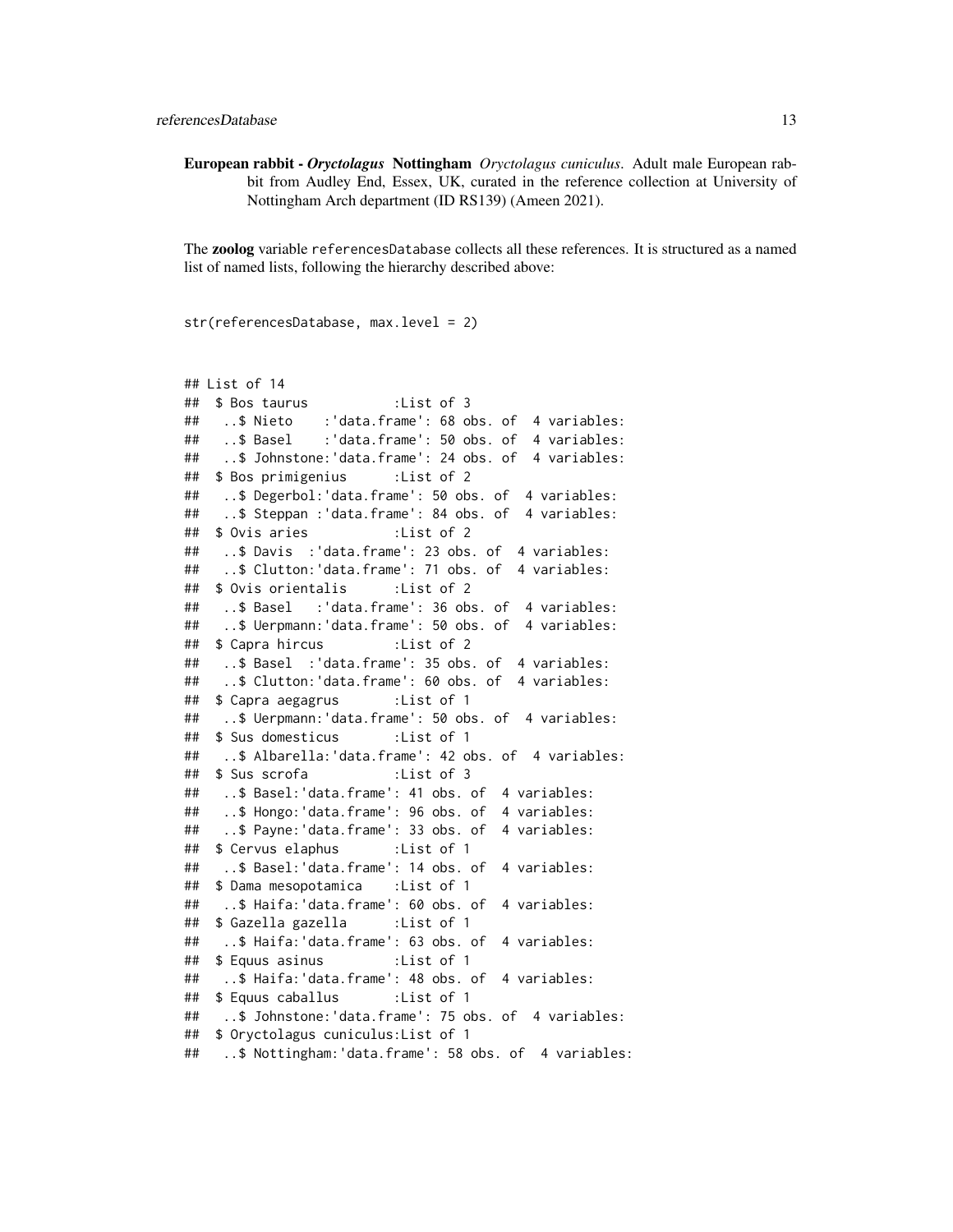#### <span id="page-13-0"></span>Reference Sets

The references' database is organized per taxon. However, in general the zooarchaeological data to be analysed includes several taxa. Thus, the reference dataframe should include one reference standard for each relevant taxon. The **zoolog** variable reference Sets defines four possible references:

referenceSets

|                           |                       | Bos taurus Bos primigenius Ovis aries Ovis orientalis Capra hircus Capra aegagrus Sus |                                      |          |         |          |      |
|---------------------------|-----------------------|---------------------------------------------------------------------------------------|--------------------------------------|----------|---------|----------|------|
| NietoDavisAlbarella Nieto |                       |                                                                                       | Davis                                |          |         |          | Alba |
| <b>Basel</b>              | Base!                 |                                                                                       |                                      | Basel    | Base.   |          |      |
| Combi                     | $\mathbf{r}$<br>Nieto |                                                                                       | $\mathop{\mathrm{l}}\nolimits$ utton |          | Clutton |          |      |
| Groningen                 |                       | Degerbol                                                                              |                                      | Uerpmann |         | Uerpmann |      |

Each row defines a reference set consisting of a reference source for each taxon (column). The function [AssembleReference](#page-1-1) allows us to build the reference set taking the selected taxon-specific references from the referencesDatabase.

The zoolog variable reference is a named list including the references defined by referenceSets:

```
str(reference)
```

```
## List of 4
## $ NietoDavisAlbarella:'data.frame': 133 obs. of 4 variables:
## ..$ TAX : Factor w/ 3 levels "bota","ovar",..: 1 1 1 1 1 1 1 1 1 1 ...
## ..$ EL : Factor w/ 27 levels "AS","CAL","FE",..: 4 4 4 4 4 4 4 4 4 11 ...
## ..$ Measure : Factor w/ 26 levels "BFd","BFp","BT",..: 8 9 5 7 13 4 3 12 6 8 ...
## ..$ Standard: num [1:133] 259 234 78.3 90.2 29 ...
## $ Basel :'data.frame': 176 obs. of 4 variables:
## ..$TAX : Factor w/ 5 levels "BOTA", "Ovis orientalis",..: 1 1 1 1 1 1 1 1 1 1 ...
## ..$ EL : Factor w/ 28 levels "Astragalus","Calcaneus",..: 14 14 14 14 5 5 5 13 13 13 ...
## ..$ Measure : Factor w/ 26 levels "BFd","BFp","BG",..: 21 13 18 3 5 4 19 6 19 5 ...
## ..$ Standard: num [1:176] 65.9 83 66.9 58.1 95.3 ...
## $ Combi :'data.frame': 558 obs. of 4 variables:
## ..$ TAX : Factor w/ 10 levels "bota","OVAR",..: 1 1 1 1 1 1 1 1 1 1 ...
## ..$ EL : Factor w/ 56 levels "AS","CAL","FE",..: 4 4 4 4 4 4 4 4 4 11 ...
## ..$ Measure : Factor w/ 65 levels "BFd","BFp","BT",..: 8 9 5 7 13 4 3 12 6 8 ...
## ..$ Standard: num [1:558] 259 234 78.3 90.2 29 ...
## $ Groningen :'data.frame': 246 obs. of 4 variables:
## ..$ TAX : Factor w/ 4 levels "Bos primigenius",..: 1 1 1 1 1 1 1 1 1 1 ...
## ..$ EL : Factor w/ 23 levels "Astragalus","Calcaneus",..: 13 13 13 5 5 5 5 5 12 12 ...
## ..$ Measure : Factor w/ 45 levels "BFp","BG","BT",..: 14 12 2 8 9 4 3 13 8 5 ...
## ..$ Standard: num [1:246] 69 70 60 359 309 97 89 46 320 100 ...
```
reference\$Combi includes the most comprehensive reference for each species so that more measurements can be considered. It is the default reference for computing the [log ratios.](#page-7-1)

If desired, the user can define their own combinations or can also use their own references, which must be a dataframe with the format described above.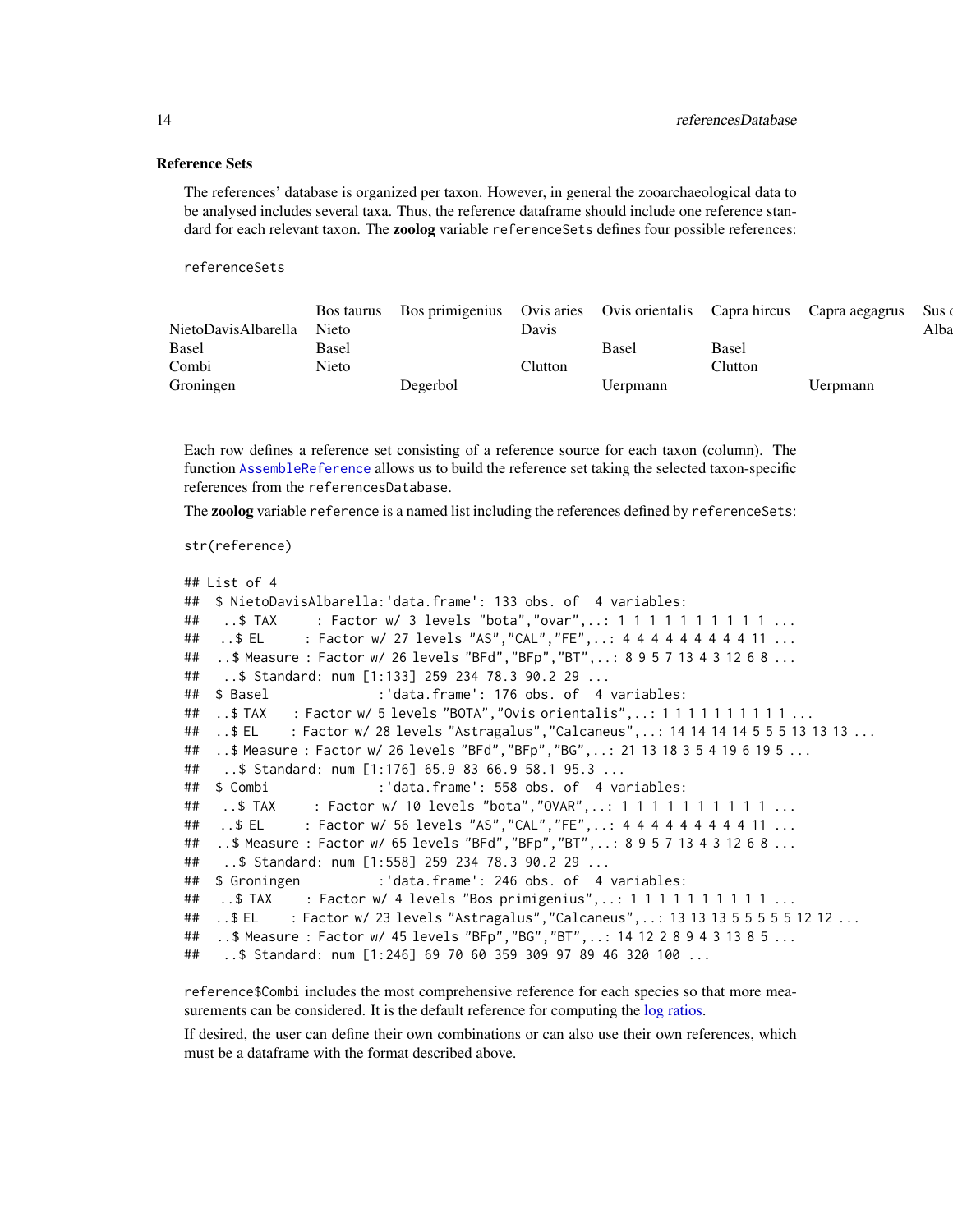#### File Structure

referencesDatabase, refereceSets, and reference are exported variables automatically loaded in memory. In addition, zoolog provides in the extdata folder a set of semicolon separated files (csv), generating them:

referenceSets.csv Defines referenceSets.

referencesDatabase.csv Defines the structure of referencesDatabase.

... A csv file for each taxon-specific reference, as named in referencesDatabase.csv.

```
utils::read.csv2(system.file("extdata", "referencesDatabase.csv",
                            package = "zoolog"))
```

| ##    |                | Genus                                                                                                                                           | Taxon             | Source    |
|-------|----------------|-------------------------------------------------------------------------------------------------------------------------------------------------|-------------------|-----------|
| ##    | $\mathbf{1}$   | Cattle - *Bos*                                                                                                                                  | Bos taurus        | Nieto     |
| ##    | $\overline{2}$ | Cattle - $*Bos*$                                                                                                                                | Bos taurus        | Basel     |
| ##    | $\overline{3}$ | Cattle - $*Bos*$                                                                                                                                | Bos taurus        | Johnstone |
| ##4   |                | Cattle - $*Bos*$                                                                                                                                | Bos primigenius   | Degerbol  |
| ## 5  |                | Cattle - $*Bos*$                                                                                                                                | Bos primigenius   | Steppan   |
| ## 6  |                | Sheep - $*Ovis*$                                                                                                                                | Ovis aries        | Davis     |
| ##7   |                | Sheep - $*0vis*$                                                                                                                                | Ovis aries        | Clutton   |
| ## 8  |                | Sheep - $*Ovis*$                                                                                                                                | Ovis orientalis   | Basel     |
| ## 9  |                | Sheep - $*Ovis*$                                                                                                                                | Ovis orientalis   | Uerpmann  |
| ## 10 |                | Goat - $*Capra*$                                                                                                                                | Capra hircus      | Basel     |
| ##    | 11             | Goat - $*Capra*$                                                                                                                                | Capra hircus      | Clutton   |
| ##    | 12             | Goat - $*Capra*$                                                                                                                                | Capra aegagrus    | Uerpmann  |
| ## 13 |                | $Pig - *Sus*$                                                                                                                                   | Sus domesticus    | Albarella |
|       | ## 14          | $Pig - *Sus*$                                                                                                                                   | Sus scrofa        | Basel     |
|       | ## 15          | $Pig - *Sus*$                                                                                                                                   | Sus scrofa        | Hongo     |
| ##    | 16             | $Pig - *Sus*$                                                                                                                                   | Sus scrofa        | Payne     |
| ## 17 |                | Red deer - *Cervus*                                                                                                                             | Cervus elaphus    | Basel     |
| ##    | 18             | Fallow deer $-$ *Dama*                                                                                                                          | Dama mesopotamica | Haifa     |
| ##    | 19             | Gazelle - *Gazella*                                                                                                                             | Gazella gazella   | Haifa     |
| ## 20 |                | Equid - *Equus*                                                                                                                                 | Equus asinus      | Haifa     |
| ## 21 |                | Equid - *Equus*                                                                                                                                 | Equus caballus    | Johnstone |
| ##    |                | 22 European rabbit - *Oryctolagus* Oryctolagus cuniculus Nottingham                                                                             |                   |           |
| ##    |                | Filename                                                                                                                                        |                   |           |
| ##    | $\overline{1}$ | referenceCattle_Nieto.csv                                                                                                                       |                   |           |
| ##    | $\overline{2}$ | referenceCattle_Basel.csv                                                                                                                       |                   |           |
| ## 3  |                | referenceCattle_Johnstone.csv                                                                                                                   |                   |           |
| ##4   |                | referenceCattle_Degerbol.csv                                                                                                                    |                   |           |
| ##    | 5              | referenceCattle_Steppan.csv                                                                                                                     |                   |           |
| ## 6  |                |                                                                                                                                                 |                   |           |
| ##    | -7             |                                                                                                                                                 |                   |           |
| ##    | -8             |                                                                                                                                                 |                   |           |
| ##    | 9              |                                                                                                                                                 |                   |           |
| ##    | -10            | referenceGoat_Basel.csv                                                                                                                         |                   |           |
| ##    | 11             | referenceGoat_Clutton.csv                                                                                                                       |                   |           |
|       | ## 12          |                                                                                                                                                 |                   |           |
|       |                | referenceSheep_Davis.csv<br>referenceSheep_Clutton.csv<br>referenceSheep_Basel.csv<br>referenceSheep_Uerpmann.csv<br>referenceGoat_Uerpmann.csv |                   |           |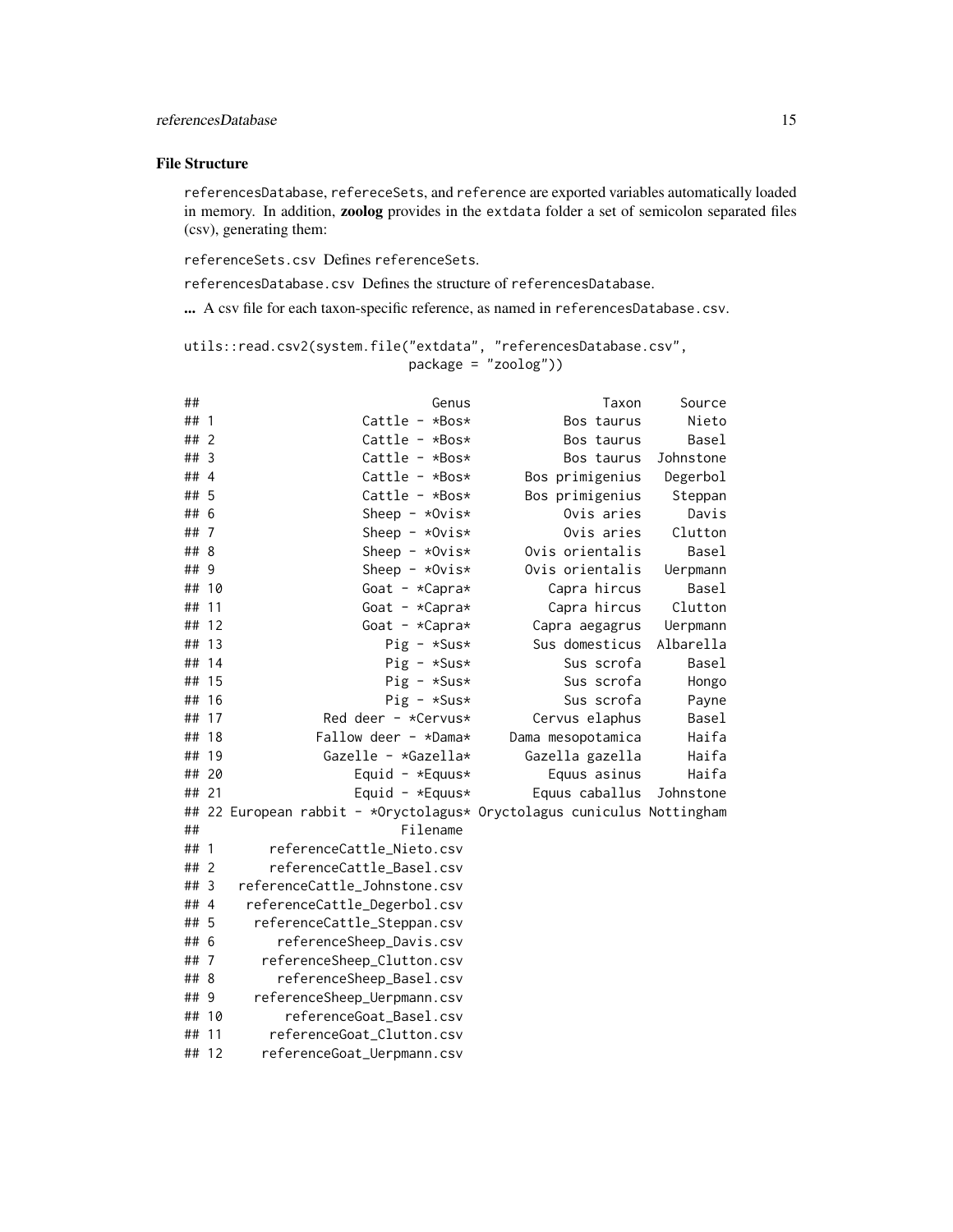| ## 13 | referencePig_Albarella.csv           |
|-------|--------------------------------------|
| ## 14 | referencePig_Basel.csv               |
| ## 15 | referencePig_Hongo.csv               |
| ## 16 | referencePig_Payne.csv               |
| ## 17 | referenceRedDeer_Basel.csv           |
| ## 18 | referenceDama_Haifa.csv              |
| ## 19 | referenceGazelle_Haifa.csv           |
| ## 20 | referenceEquid_Haifa.csv             |
| ## 21 | referenceEquid_Johnstone.csv         |
|       | ## 22 referenceRabbit_Nottingham.csv |

#### Acknowledgement

We are grateful to Barbara Stopp and Sabine Deschler-Erb (University of Basel, Switzerland) for providing the Basel references for cattle, sheep, goat, wild boar, and red deer (Stopp and Deschler-Erb 2018), together with the permission to publish them as part of zoolog.

We thank also Francesca Slim and Dimitris Filioglou (University of Groningen) for providing the references for aurochs, mouflon, wild goat, and wild boar (Degerbøl and Fredskild 1970; Uerpmann and Uerpmann 1994; Hongo and Meadow 2000) in the Groningen set.

We thank Claudia Minniti (University of Salento) for providing Johnstone's reference for cattle (Johnstone and Albarella 2002).

We are also grateful to Sierra Harding and Nimrod Marom (University of Haifa) for providing the Haifa standard measurements for donkey, gazelle, and fallow deer (Harding and Marom 2021).

We thank Carly Ameen and Helene Benkert (University of Exeter) for providing references for horse (Johnstone 2004) and rabbit (Ameen 2021).

We thank Mikolaj Lisowski (University of York) for pointing to the existence of the improved reference for Bos primigenius (Steppan 2001) and providing its source.

#### References

Albarella U, Payne S (2005). "Neolithic pigs from Durrington Walls, Wiltshire, England: a biometrical database." *Journal of Archaeological Science*, 32(4), 589–599.

Ameen C (2021). "Measurements from an adult male specimen from Audley End, Essex, UK. in the reference collection at the University of Nottingham Archaeology Department under ID RS139." Personal communication, included permission to publish them as part of the package zoolog.

Clutton-Brock J, Dennis-Bryan K, Armitage PL, Jewell PA (1990). "Osteology of the Soay sheep." *Bulletin of the British Museum, Natural History. Zoology*, 56(1), 1–56.

Davis SJ (1996). "Measurements of a group of adult female Shetland sheep skeletons from a single flock: a baseline for zooarchaeologists." *Journal of archaeological science*, 23(4), 593–612.

Degerbøl M, Fredskild B (1970). *The Urus (Bos Primigenius Bojanus) and Neolithic Domesticated Cattle (Bos Taurus Domesticus Linné) in Denmark: Zoological and Palynological Investigations*, Biologiske skrifter, 17:1. København, (Munksgaard).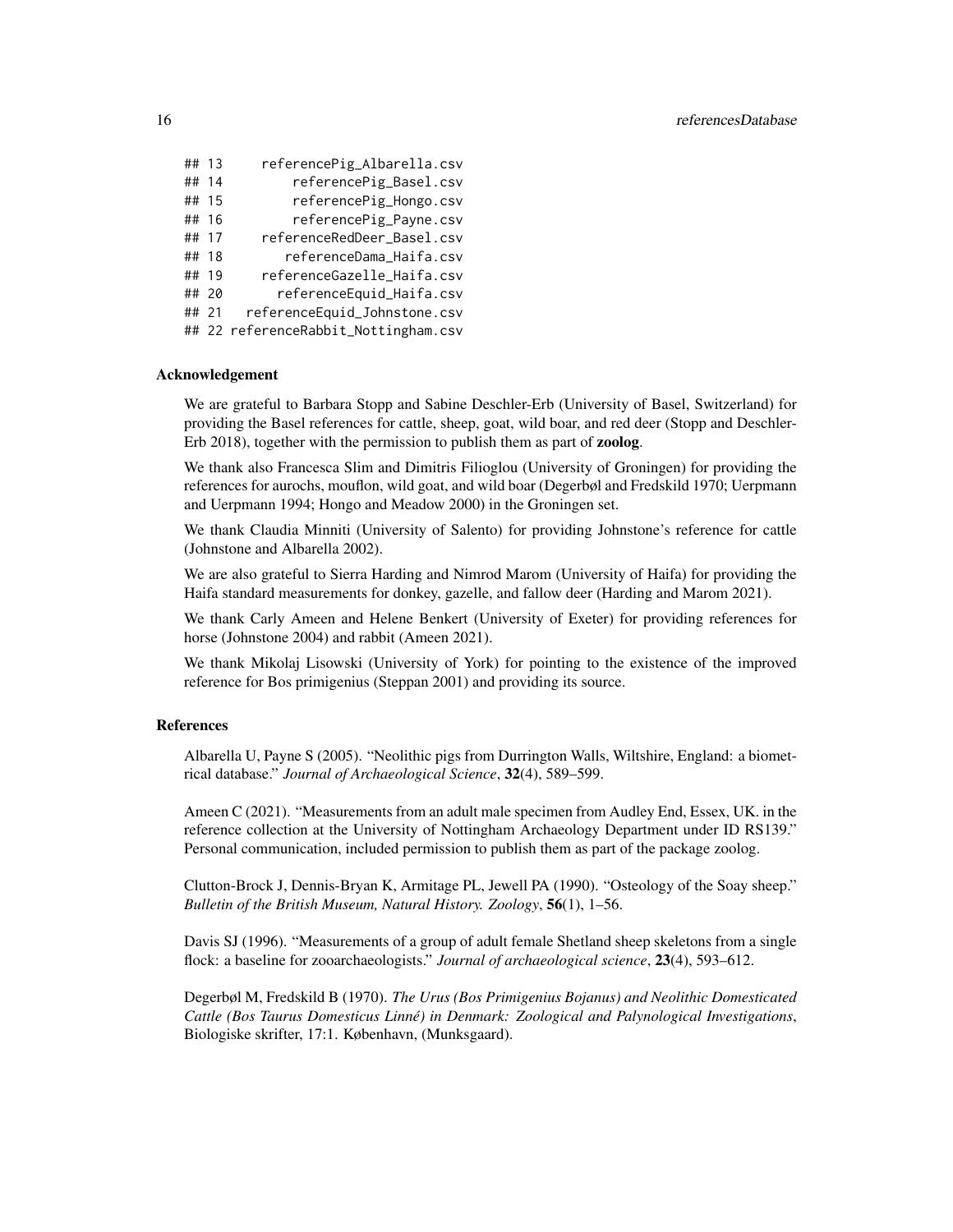#### <span id="page-16-0"></span>RemoveNACases 17

Harding S, Marom N (2021). "Measurements compiled for the Zooarchaeology of Southern Phoenicia (ZSP) Project, from the reference collection in the Leon Recanati Institute for Maritime Studies (RIMS, Department of Maritime Civilizations, University of Haifa, Israel)." Personal communication, included permission to publish them as part of the package zoolog.

Hongo H, Meadow RH (2000). "Faunal remains from Prepottery Neolithic levels at Çayönü, southeastern Turkey: a preliminary report focusing on pigs (Sus sp.)." In *Archaeozoology of the Near East IVA Proceedings of the fourth international symposium on the archaeozoology of southwestern Asia and adjacent areas. Groningen: ARC Publications*, 121–139.

Johnstone C, Albarella U (2002). "The Late Iron Age and Romano-British Mammal and Bird Bone Assemblage from Elms Farm, Heybridge, Essex (Site Code: Hyef93-95)." Technical Report Report 45/2002, tab.16, p. 70, Centre for Archaeology.

Johnstone CJ (2004). *A biometric study of equids in the Roman world*. Ph.D. thesis, University of York.

Nieto-Espinet A (2018). "Element measure standard biometrical data from a cow dated to the Early Bronze Age (Minferri, Catalonia)." doi: [10.13140/RG.2.2.13512.78081.](https://doi.org/10.13140/RG.2.2.13512.78081)

Payne S, Bull G (1988). "Components of variation in measurements of pig bones and teeth, and the use of measurements to distinguish wild from domestic pig remains." *Archaeozoologia*, 2(1), 27–66.

Steppan K (2001). "Ur oder Hausrind? Die Variabilität der Wildtieranteile in linearbandkeramischen Tierknochenkomplexen." In Arbogast R, Jeunesse C, Schibler J (eds.), *Rôle et statut de la chasse dans le Néolithique ancien danubien (5500 - 4900 av. J.-C.) /Rolle und Bedeutung der Jagd während des Frühneolithikums Mitteleuropas (Linearbandkeramik 5500 - 4900 v.Chr.). Premières rencontres danubiennes, Strasbourg 20 et 21 novembre 1996, Actes de la première table-ronde. Internationale Archäologie: Arbeitsgemeinschaft, Symposium, Tagung, Kongress Band 1*, 171–186. na.

Stopp B, Deschler-Erb S (2018). "Measurements compiled from the reference collection in the Integrative Prähistorische und Naturwissenschaftliche Archäologie (IPNA, University of Basel, Switzerland)." Personal communication, included permission to publish them as part of the package zoolog.

Uerpmann M, Uerpmann H (1994). "Animal bone finds from excavation 520 at Qala'at al-Bahrain." In Hojlund F, Andersen HH (eds.), *Gala'at Al-Bahrain. 1 The Northern City Wall And The Islamic Fortress*, 417–444. Jutland Archaeological Society.

Von den Driesch A (1976). *A guide to the measurement of animal bones from archaeological sites: as developed by the Institut für Palaeoanatomie, Domestikationsforschung und Geschichte der Tiermedizin of the University of Munich*, volume 1. Peabody Museum Press.

RemoveNACases *Remove Cases Missing All Measurements*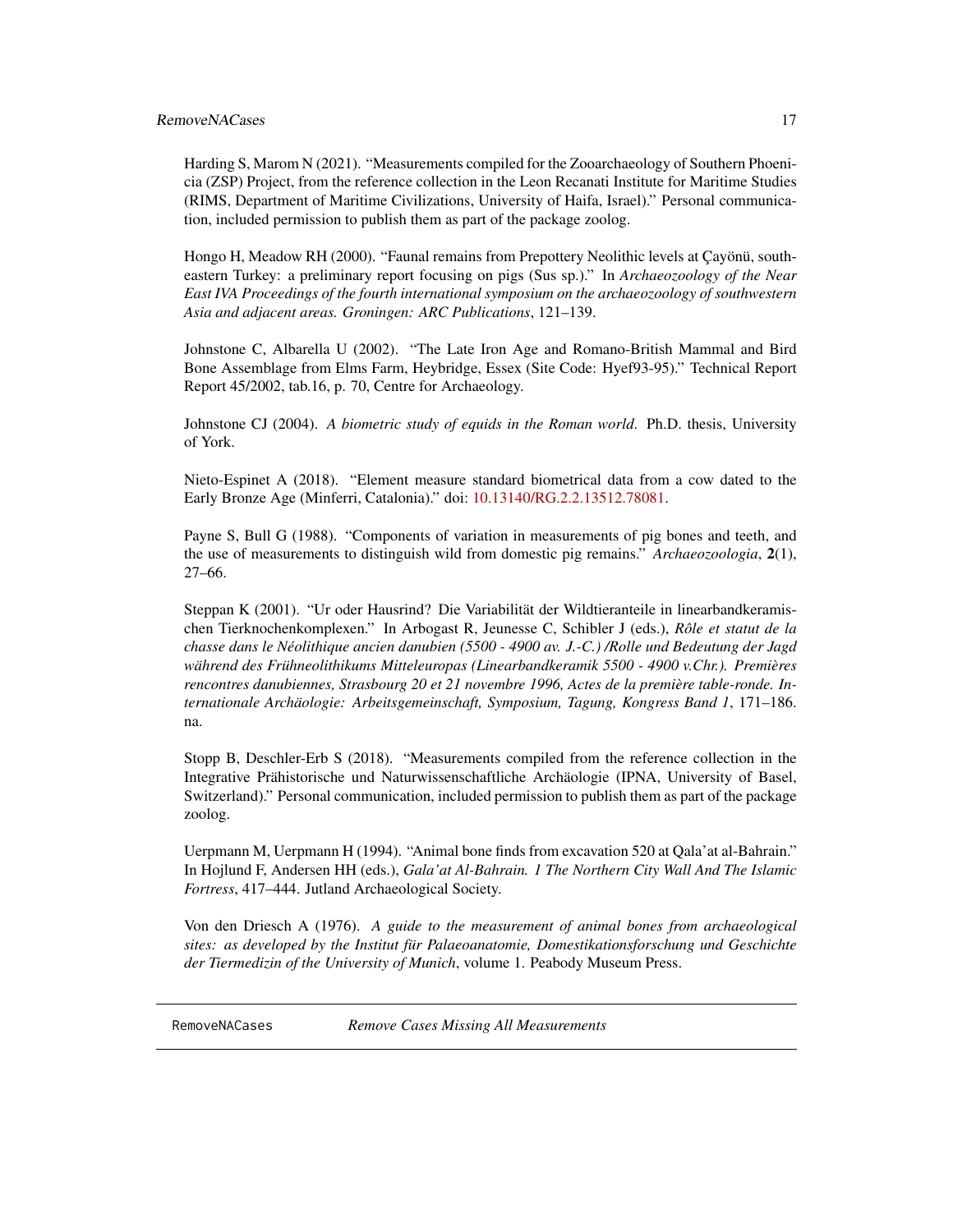#### Description

Function to remove the table rows for which all measurements of interest are non-available (NA). A particular list of measurement names can be explicitly provided or selected by a common initial pattern. The default setting removes the rows with no log-ratio available.

#### Usage

```
RemoveNACases(data, measureNames = NULL, prefix = logPrefix)
```
#### Arguments

| data         | A dataframe with the input measurements.                                                                                                                                                      |
|--------------|-----------------------------------------------------------------------------------------------------------------------------------------------------------------------------------------------|
| measureNames | A vector of characters with the list of measurements to be considered for missing<br>values. If NULL (default), all measurements starting by prefix are considered.                           |
| prefix       | A character string with the initial pattern to select the list of measurements. The<br>default is given by the internal variable logPrefix. It is in effect only when<br>$measurable$ = NULL. |

#### Value

A dataframe with the same columns as the input dataframe but removing the rows with missing values for all measurements in the list.

#### Examples

```
## Read an example dataset:
dataFile <- system.file("extdata", "dataValenzuelaLamas2008.csv.gz",
                       package = "zoolog")
dataExample <- utils::read.csv2(dataFile,
                                na.strings = ".
                                encoding = "UTF-8")
## We can observe the first lines (excluding some columns for visibility):
head(dataExample)[, -c(6:20,32:64)]
## Remove the cases not including any measurement present in the reference.
refMeasureNames <- unique(reference$Combi$Measure)
refMeasureNames
dataExamplePruned <- RemoveNACases(dataExample,
                                   measureNames = refMeasureNames)
## The first lines of the output data frame show at least one available
## measurement value in the selected list:
head(dataExamplePruned)[, -c(6:20,32:64)]
## If we compute first the log-ratios
dataExampleWithLogs <- LogRatios(dataExample)
## the cases not including any log-ratio can be removed with the
## default logPrefix
dataExampleWithLogsPruned <- RemoveNACases(dataExampleWithLogs)
```
head(dataExampleWithLogsPruned)[, -c(6:20,32:64)]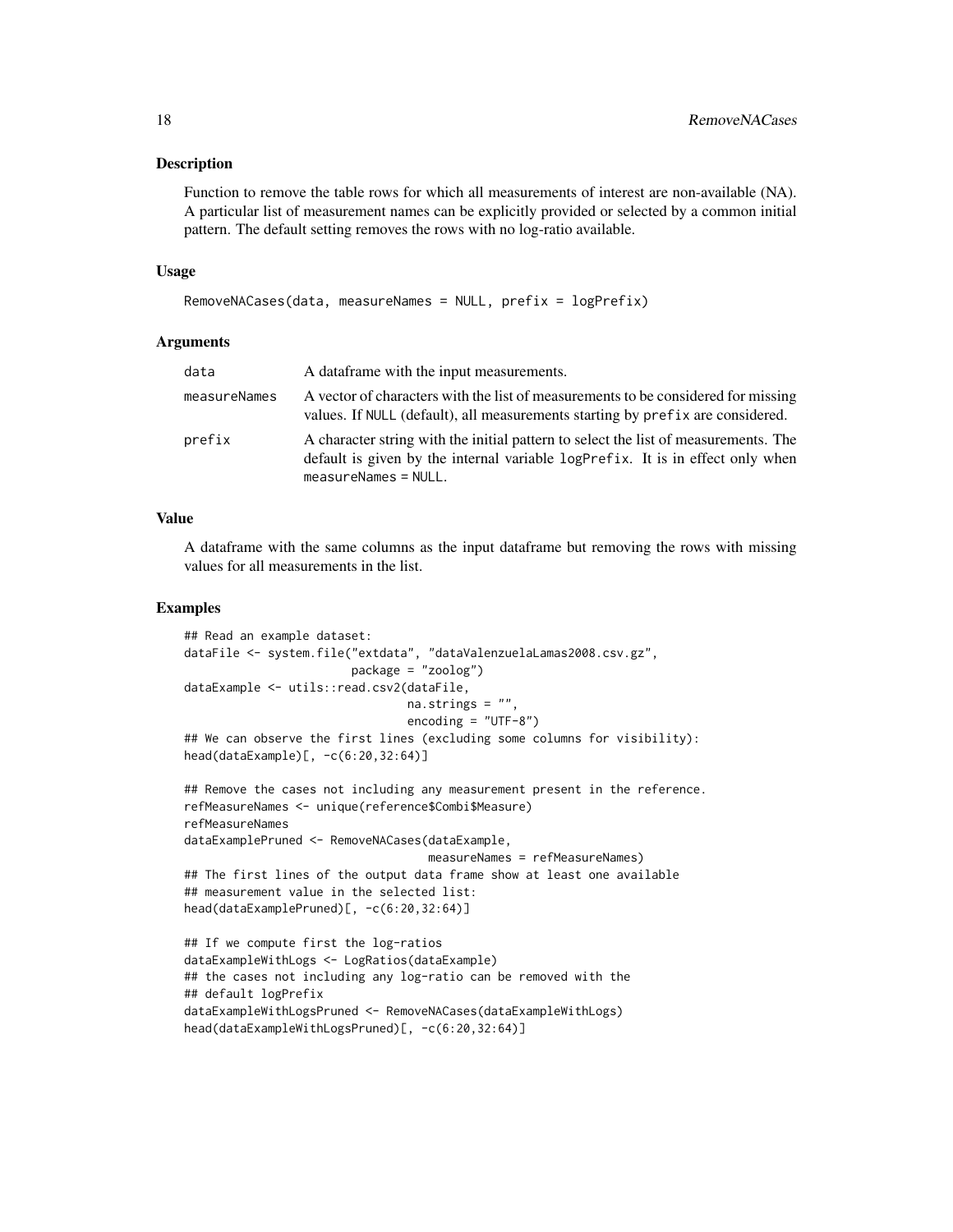<span id="page-18-1"></span><span id="page-18-0"></span>StandardizeNomenclature

*Standardize Nomenclature*

#### Description

Functions to map the user provided nomenclature into a standard one as defined in a thesaurus.

#### Usage

```
StandardizeNomenclature(x, thesaurus, mark.unknown = FALSE)
```

```
StandardizeDataSet(data, thesaurusSet = zoologThesaurus)
```
#### **Arguments**

| x                             | Character vector.                                                                                                                                      |
|-------------------------------|--------------------------------------------------------------------------------------------------------------------------------------------------------|
| thesaurus                     | A thesaurus object.                                                                                                                                    |
| mark.unknown                  | Logical. If FALSE (default) the strings not found in the thesaurus are kept without<br>change. If TRUE the strings not in the thesaurus are set to NA. |
| data                          | A data frame.                                                                                                                                          |
| thesaurusSet A thesaurus set. |                                                                                                                                                        |

#### Details

StandardizeNomenclature standardizes a character vector according to a given thesaurus.

StandardizeDataSet standardizes column names and values of a data frame according to a thesaurus set.

#### Value

StandardizeNomenclature returns a vector of the same length as the input vector x. The names present in the thesaurus are set to their corresponding category. The names not in the thesaurus are kept unchanged if mark.unknown=FALSE (default) and set to NA if mark.unknown=TRUE.

StandardizeDataSet returns a data frame with the same structure as the input data, but standardizing its nomenclature according to a thesaurus set including appropriate thesauri for its column names and for the values of a set of columns.

#### See Also

[zoologThesaurus](#page-25-1) for a description of the thesaurus and thesaurus set structure,

[ThesaurusReaderWriter](#page-23-1), [ThesaurusManagement](#page-21-1)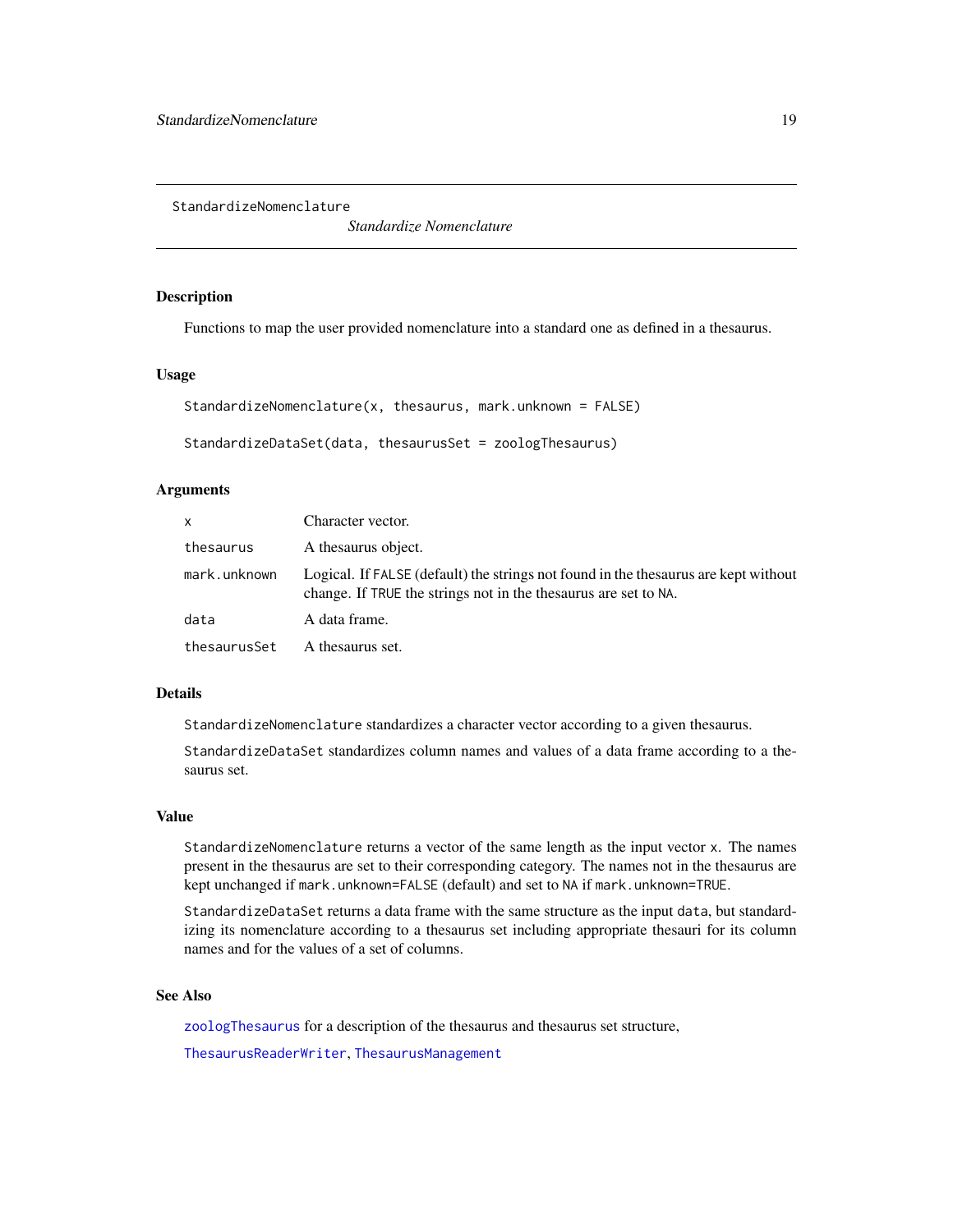#### Examples

```
## Select the thesaurus for taxa present in the thesaurus set
## zoolog::zoologThesaurus:
thesaurus <- zoologThesaurus$taxon
thesaurus
## Standardize an heterodox vector of taxa:
StandardizeNomenclature(c("bota", "giraffe", "pig", "cattle"),
                        thesaurus)
## Observe that "giraffe" is kept unchanged since it is not included in
## any thesaurus category.
## But if mark.unknown is set to TRUE, it is marked as NA:
StandardizeNomenclature(c("bota", "giraffe", "pig", "cattle"),
                        thesaurus, mark.unknown = TRUE)
## This thesaurus is not case sensitive:
attr(thesaurus, "caseSensitive") # == FALSE
## Thus, names are recognized independently of their case:
StandardizeNomenclature(c("bota", "BOTA", "Bota", "boTa"),
                        thesaurus)
## Load an example data frame:
dataFile <- system.file("extdata", "dataValenzuelaLamas2008.csv.gz",
                        package = "zoolog")
dataExample <- utils::read.csv2(dataFile,
                                na.strings = ".
                                encoding = "UTF-8")
## Observe mainly the first columns:
head(dataExample[,1:5])
## Stadardize the dataset:
dataStandardized <- StandardizeDataSet(dataExample, zoologThesaurus)
head(dataStandardized[,1:5])
```
<span id="page-19-2"></span>Subtaxonomy *Subtaxonomy under taxonomical category*

#### <span id="page-19-1"></span>**Description**

Functions to obtain the subtaxonomy or the set of taxa included in a particular taxonomic group, according to the [zoologTaxonomy](#page-24-1) by default.

#### Usage

```
Subtaxonomy(
  taxon,
  taxonomy = zoologTaxonomy,
  thesaurus = zoologThesaurus$taxon
)
```
<span id="page-19-0"></span>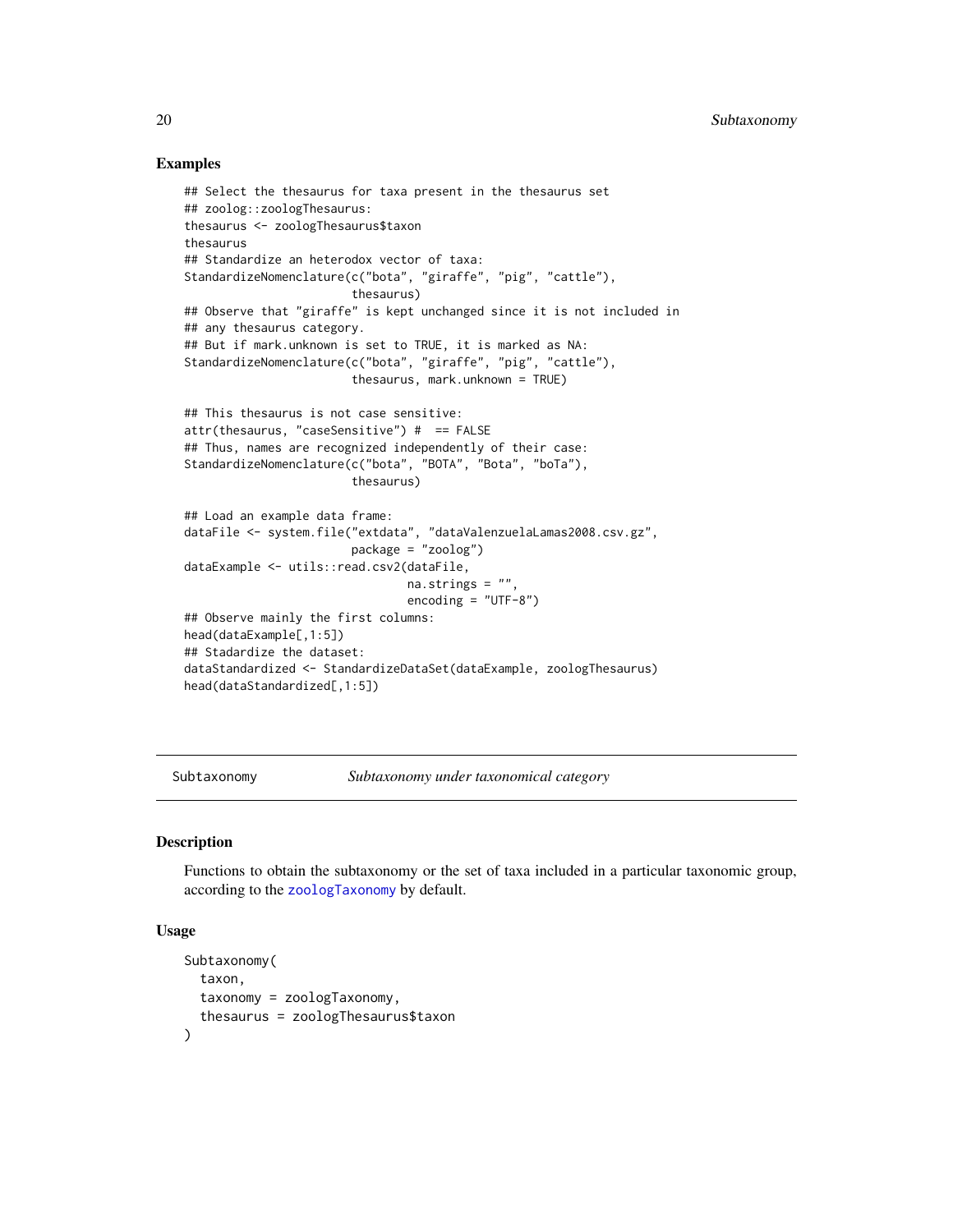#### <span id="page-20-0"></span>Subtaxonomy 21

```
SubtaxonomySet(
  taxon,
  taxonomy = zoologTaxonomy,
  thesaurus = zoologThesaurus$taxon
\lambdaGetSpeciesIn(
  taxon,
  taxonomy = zoologTaxonomy,
  thesaurus = zoologThesaurus$taxon
\lambda
```
#### Arguments

| taxon     | A name of any of the taxa, at any rank included in the taxonomy (from species<br>to family in the zoolog taxonomy).              |
|-----------|----------------------------------------------------------------------------------------------------------------------------------|
| taxonomy  | A taxonomy from which to extract the subtaxonomy. By default taxonomy =<br>zoologTaxonomy.                                       |
| thesaurus | A the saurus allowing datasets with different nomenclatures to be merged. By<br>$default$ thesaurus = $zoolog$ Thesaurus\$taxon. |

#### Value

Subtaxonomy returns a data.frame with the same structure of the input taxonomy but with only the species (rows) included in the queried taxon, and the taxonomic ranks (columns) up to its level.

SubtaxonomySet returns a character vector including a unique copy (set) of all the taxa, at any taxonomic rank, under the queried taxon. Equivalent to Subtaxonomy but as a set instead of a dataframe.

GetSpeciesIn returns a character vector including the species included in the queried taxon.

```
## Get species of genus Sus:
GetSpeciesIn("Sus")
## Get species of family Bovidae:
GetSpeciesIn("Bovidae")
## Get the subtaxonomy of the Tribe Caprini:
Subtaxonomy("Caprini")
## Use SubtaxonomySet to join categories for computing log-ratios.
## For this, we read an example dataset:
dataFile <- system.file("extdata", "dataValenzuelaLamas2008.csv.gz",
                        package="zoolog")
dataExample <- utils::read.csv2(dataFile,
                                na.strings = ",
                                encoding = "UTE-8")## We illustrate with a subset of cases to make the example run
```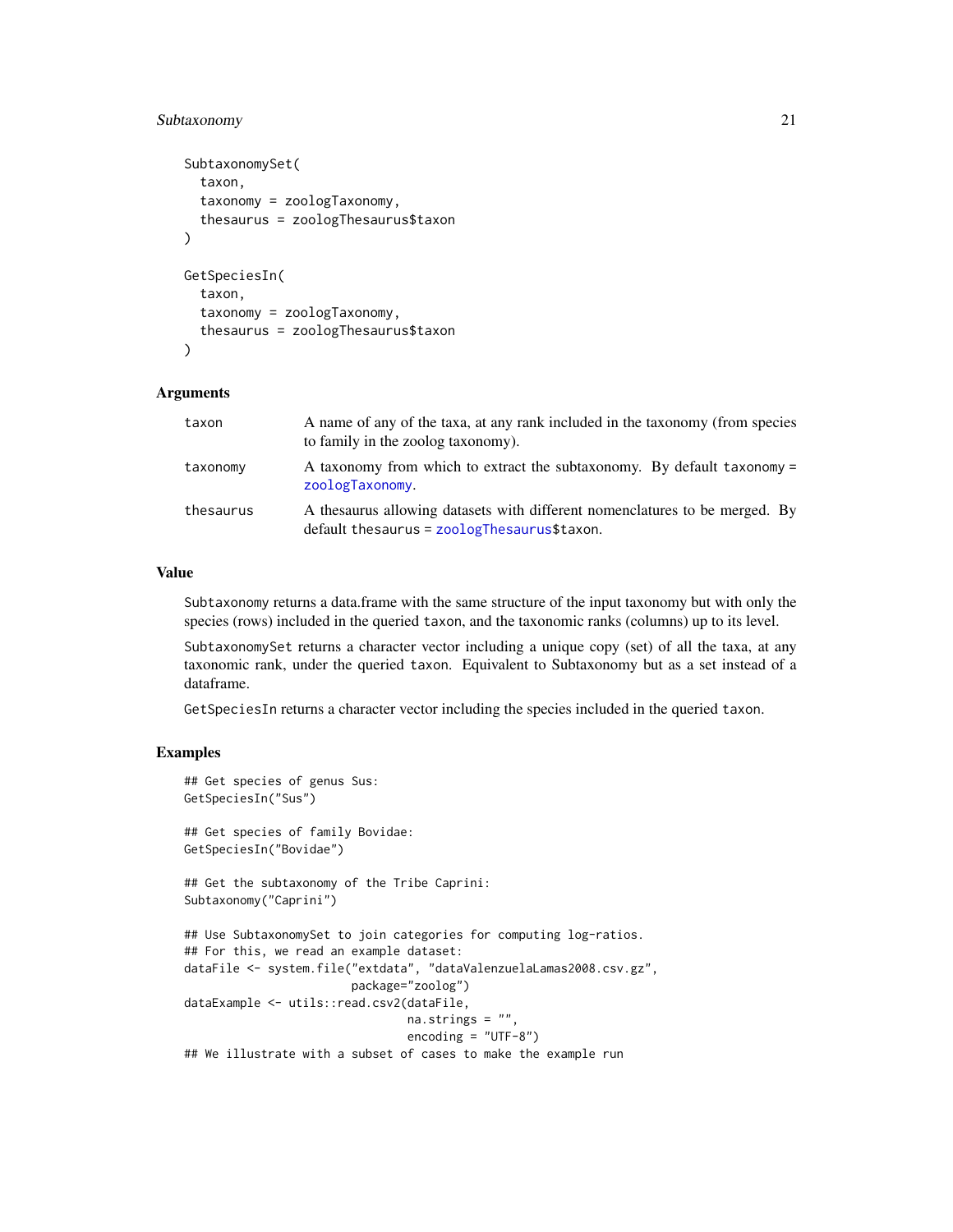```
## sufficiently fast:
dataExample <- dataExample[1:1000, ]
## Compute the log-ratios joining all taxa from tribe \emph{Caprini}
## to use the reference of \emph{Ovis aries}:
categoriesCaprini <- list('Ovis aries' = SubtaxonomySet("Caprini"))
dataExampleWithLogs <- LogRatios(dataExample,
                                 joinCategories = categoriesCaprini)
```
<span id="page-21-1"></span>ThesaurusManagement *Thesaurus Management*

#### <span id="page-21-2"></span>Description

Functions to modify and check thesauri.

#### Usage

```
NewThesaurus(
  caseSensitive = FALSE,
  accentSensitive = FALSE,
 punctuationSensitive = FALSE
)
AddToThesaurus(thesaurus, newName, category)
RemoveRepeatedNames(thesaurus)
ThesaurusAmbiguity(thesaurus)
```
#### Arguments

| caseSensitive        | Logical. They set the case, accent, and punctuation sensitivity (FALSE by de-<br>fault) of the thesaurus. |
|----------------------|-----------------------------------------------------------------------------------------------------------|
| accentSensitive      |                                                                                                           |
|                      | Logical. They set the case, accent, and punctuation sensitivity (FALSE by de-<br>fault) of the thesaurus. |
| punctuationSensitive |                                                                                                           |
|                      | Logical. They set the case, accent, and punctuation sensitivity (FALSE by de-<br>fault) of the thesaurus. |
| thesaurus            | A thesaurus object.                                                                                       |
| newName              | Character vector with new names to be added to the thesaurus.                                             |
| category             | Character vector identifying the classes where the new names should be in-<br>cluded.                     |

<span id="page-21-0"></span>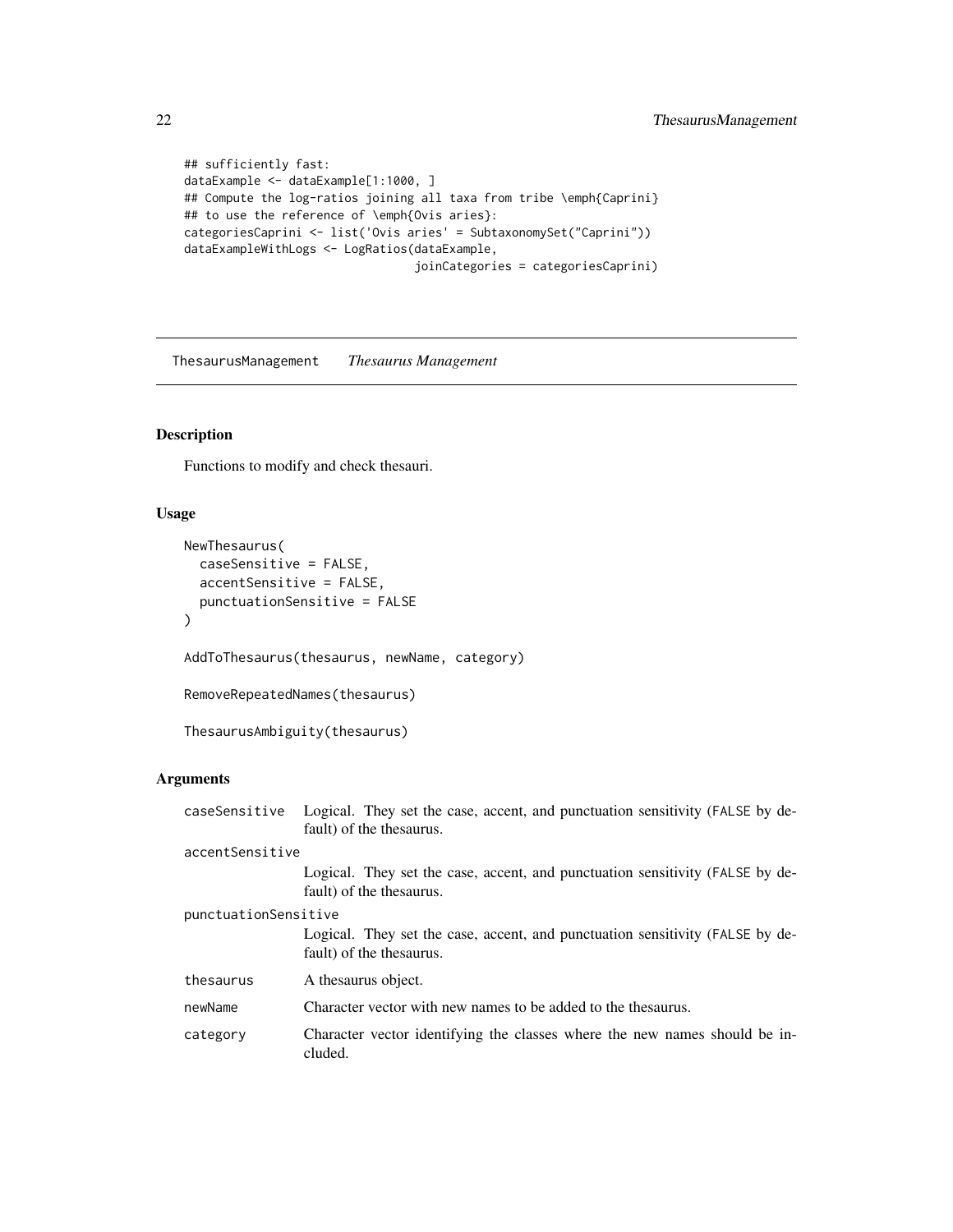#### <span id="page-22-0"></span>Value

NewThesaurus returns an empty thesaurus. This can then be populated by AddToThesaurus.

AddToThesaurus returns the input thesaurus complemented with new names in the categories identified. If any of the categories is not present in the input thesaurus, new categories are added as required.

RemoveRepeatedNames returns the input thesaurus pruned of redundant names in each category. The redundancy is evaluated in agreement with the case and accent sensitivity of the thesaurus.

ThesaurusAmbiguity returns FALSE if no ambiguity is present. When any ambiguity is found, it returns TRUE with an attribute errmessage including the names present in more than one category and the the involved categories. This is internally used by [ReadThesaurus](#page-23-2) and [AddToThesaurus](#page-21-2) to generate an error in case they attempt to read or generate an ambiguous thesaurus.

#### See Also

[zoologThesaurus](#page-25-1) for a description of the thesaurus and thesaurus set structure,

[ReadThesaurus](#page-23-2), [WriteThesaurus](#page-23-2), [StandardizeNomenclature](#page-18-1)

```
## Load an example thesaurus:
thesaurus <- ReadThesaurus(system.file("extdata", "taxonThesaurus.csv",
                                       package="zoolog"))
## with categories
names(thesaurus) # "bos taurus" "ovis aries" "sus domesticus"
## Add names to several categories:
thesaurusExtended <- AddToThesaurus(thesaurus,
                                    c("Kuh", "Schwein"),
                                    c("bos taurus","sus domesticus"))
## This adds the name "Kuh" to the category "bos taurus" and
## the name "Schwein" to the category "sus domesticus".
## Generate a new thesaurus and populate it with two categories
## ("red" and "blue"):
thesaurusNew <- NewThesaurus()
thesaurusNew <- AddToThesaurus(thesaurusNew,
                               c("scarlet", "vermilion", "ruby", "cherry",
                                 "carmine", "wine"),
                               "red")
thesaurusNew
thesaurusNew <- AddToThesaurus(thesaurusNew,
                                c("sky blue", "azure", "sapphire", "cerulean",
                                 "navy", "lapis lazuli", "indigo", "cyan"),
                               "blue")
thesaurusNew
## Attempt to generate an ambiguous thesaurus
try(AddToThesaurus(thesaurusNew, "scarlet", "blue"))
## Remove repeated names in the same category:
```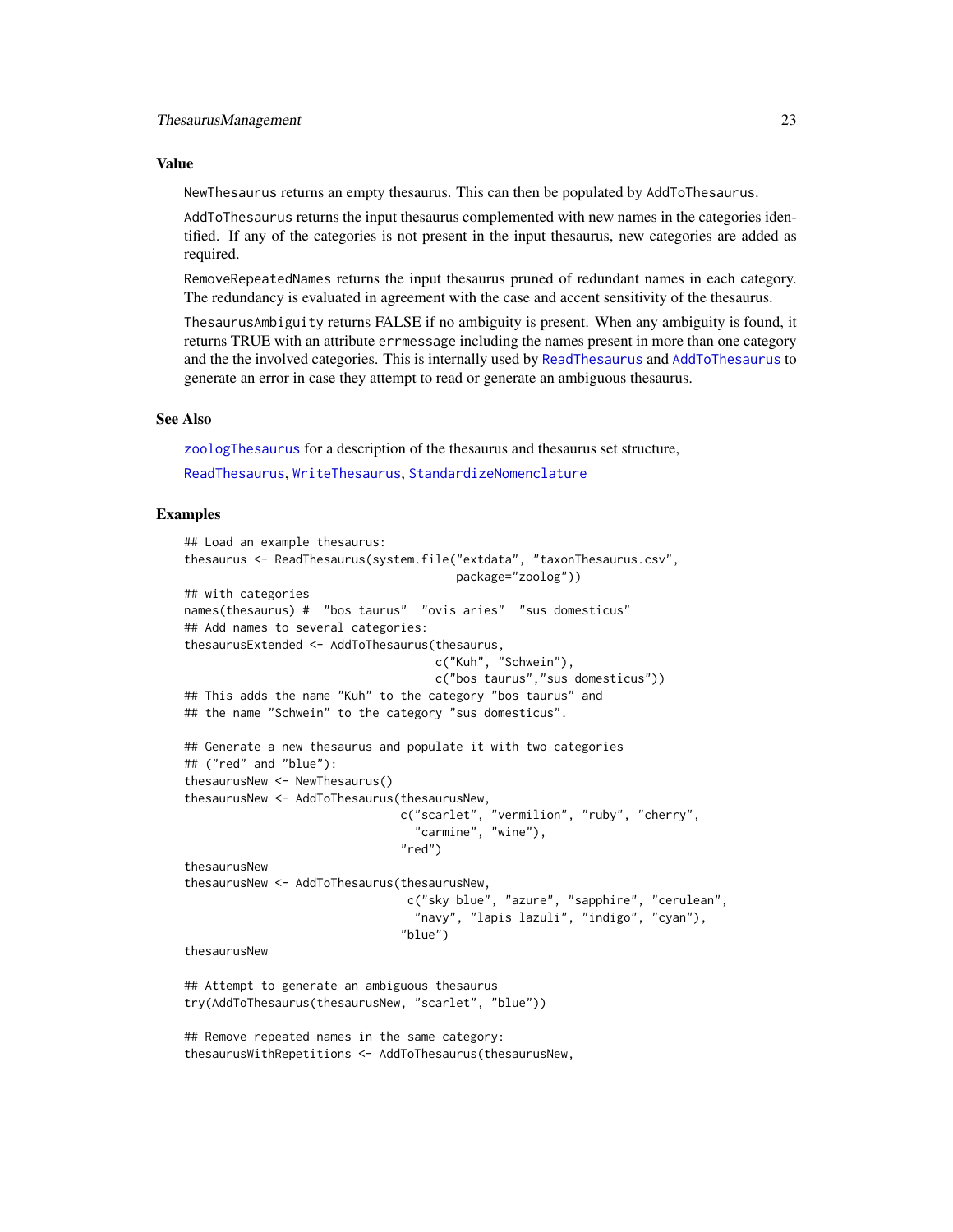```
c("scarlet", "ruby"), "red")
```

```
thesaurusWithRepetitions
RemoveRepeatedNames(thesaurusWithRepetitions)
```
<span id="page-23-1"></span>ThesaurusReaderWriter *Thesaurus Readers and Writers*

#### <span id="page-23-2"></span>Description

Functions to read and write thesauri and thesaurus sets.

#### Usage

```
ReadThesaurus(
  file,
  caseSensitive = FALSE,
  accentSensitive = FALSE,
  punctuationSensitive = FALSE
\mathcal{L}ReadThesaurusSet(file)
WriteThesaurus(thesaurus, file)
```

```
WriteThesaurusSet(thesaurusSet, file)
```
#### Arguments

| file                                                 | Name of a file.                                                                                           |  |  |  |  |
|------------------------------------------------------|-----------------------------------------------------------------------------------------------------------|--|--|--|--|
| caseSensitive, accentSensitive, punctuationSensitive |                                                                                                           |  |  |  |  |
|                                                      | Logical. They set the case, accent, and punctuation sensitivity (FALSE by de-<br>fault) of the thesaurus. |  |  |  |  |
| thesaurus                                            | A thesaurus object.                                                                                       |  |  |  |  |
| thesaurusSet                                         | A thesaurus set.                                                                                          |  |  |  |  |

#### Value

WriteThesaurus and WriteThesaurusSet create or overwrite the corresponding files. No value is returned.

ReadThesaurus and ReadThesaurusSet return the read thesaurus or thesaurusSet, respectively.

#### See Also

[zoologThesaurus](#page-25-1) for a description of the thesaurus and thesaurus set structure, [ThesaurusManagement](#page-21-1), [StandardizeNomenclature](#page-18-1)

<span id="page-23-0"></span>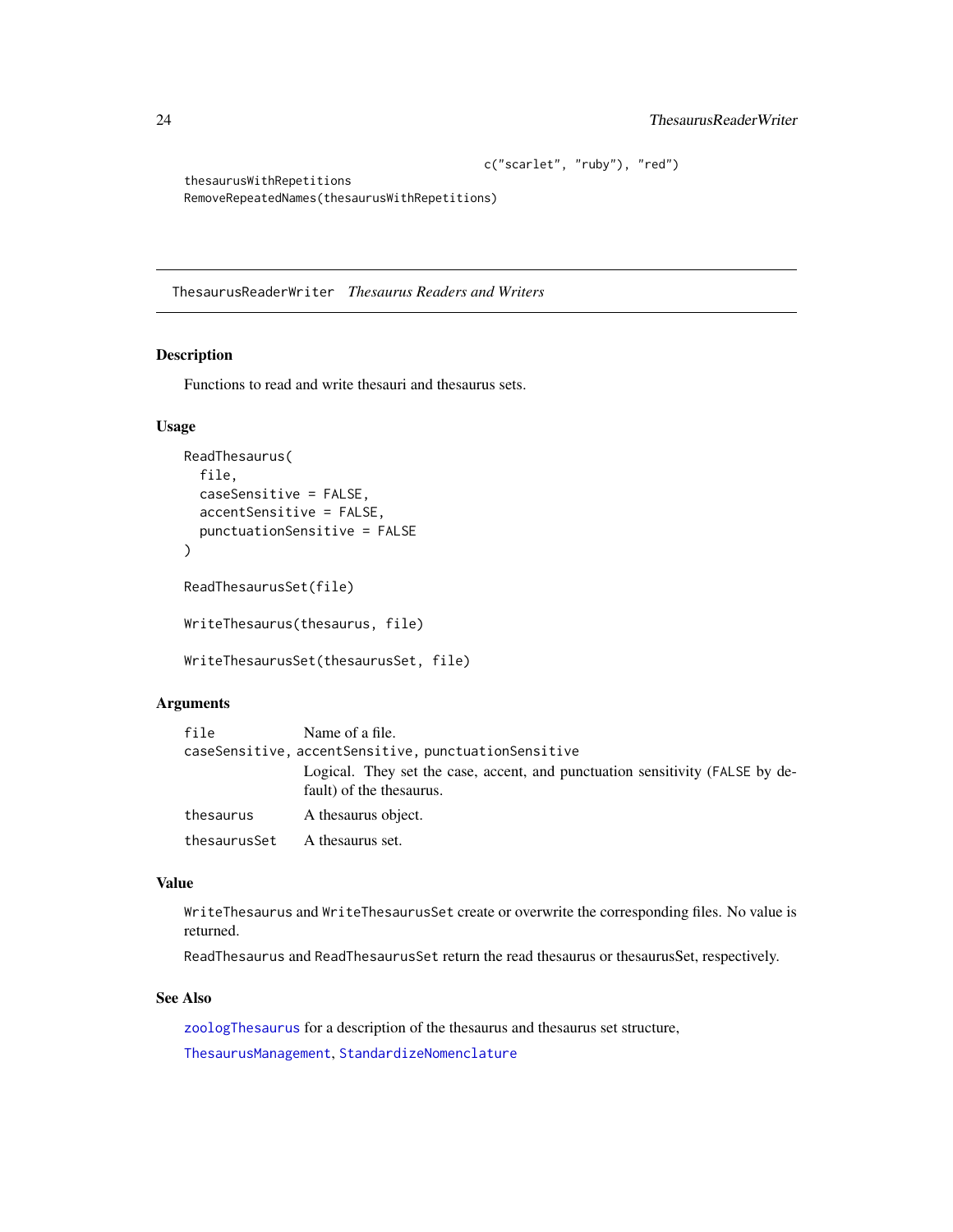#### <span id="page-24-0"></span>zoologTaxonomy 25

#### Examples

```
## Read a thesaurus for taxa:
thesaurusFile <- system.file("extdata", "taxonThesaurus.csv", package="zoolog")
thesaurus <- ReadThesaurus(thesaurusFile)
## The attributes of the thesaurus include the fields 'caseSensitive',
## 'accentSensitive', and 'punctuationSensitive', all FALSE by default.
attributes(thesaurus)
## Any of them can be set by the user if desired:
thesaurus2 <- ReadThesaurus(thesaurusFile, accentSensitive = TRUE)
attributes(thesaurus2)
## Write the thesarus to a file:
fileExample <- file.path(tempdir(), "thesaurusExample.csv")
WriteThesaurus(thesaurus, fileExample)
## Replace tempdir() for your preferred local path if you want to easily
## examine the written file.
## Read a thesaurus set:
thesaurusSetFile <- system.file("extdata", "zoologThesaurusSet.csv", package="zoolog")
thesaurusSet <- ReadThesaurusSet(thesaurusSetFile)
## The attributes of the thesaurus set include information of the constituent
## thesauri: names, source file names, and their mode of application on datasets.
attributes(thesaurusSet)
## The attributes of each thesaurus are also set by 'ReadThesaurusSet'.
attributes(thesaurusSet$measure)
## Write the thesaurus set to a file:
fileSetExample <- file.path(tempdir(), "thesaurusSetExample.csv")
WriteThesaurusSet(thesaurusSet, fileSetExample)
## It writes the thesaurus-set main data frame and each of the included
## thesaurus files.
## Again, replace tempdir() for your preferred local path if you want to
## easily examine the written files.
```
<span id="page-24-1"></span>zoologTaxonomy *Taxonomy hierarchy for* zoolog

#### Description

The taxonomy hierarchy for all taxa included in the osteometrical references of the package zoolog. This is used to allow the users to group the taxa by any taxonomical category from *species* to *family*. See [Subtaxonomy](#page-19-2).

#### Usage

zoologTaxonomy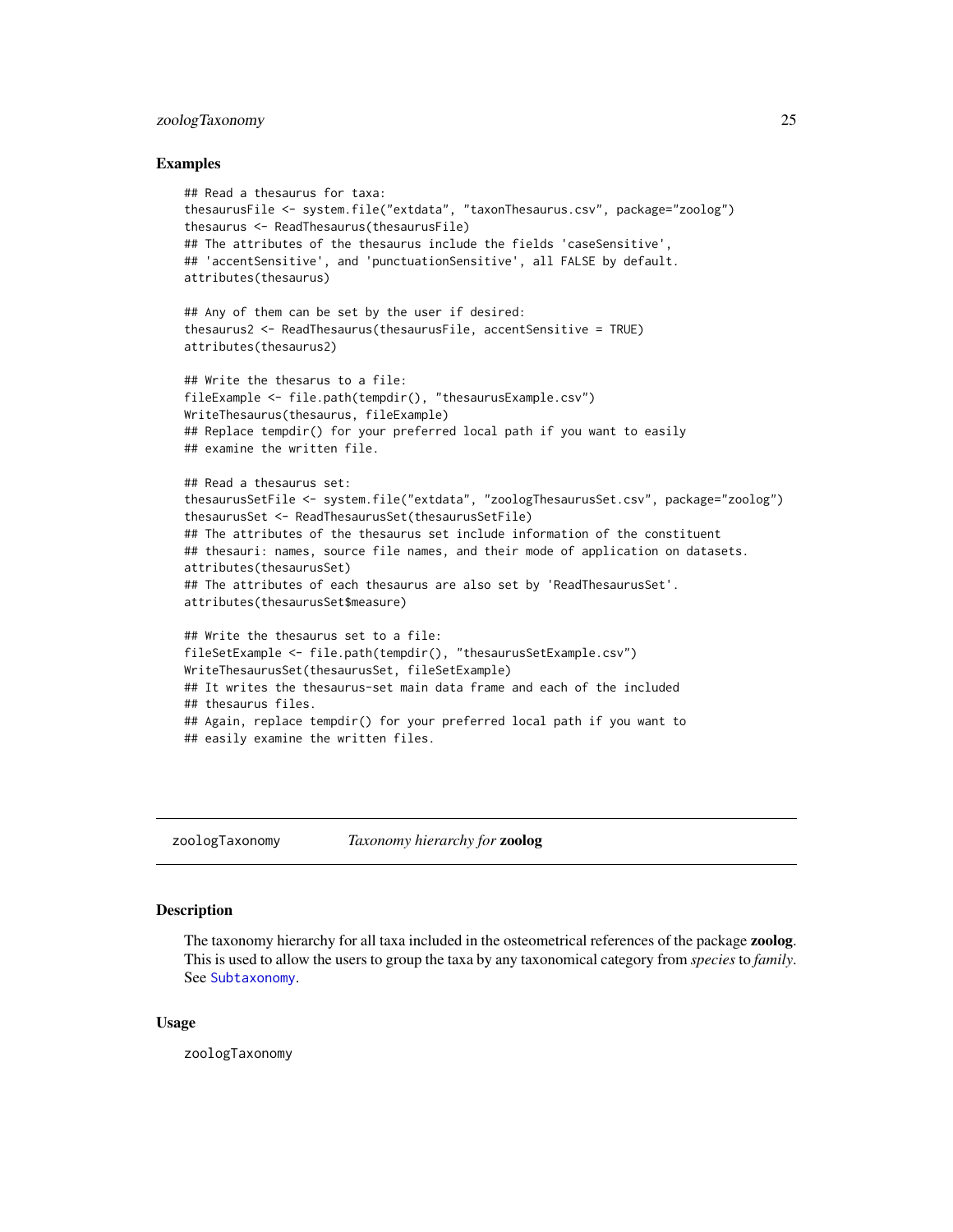#### <span id="page-25-0"></span>Format

The taxonomy is given as a data.frame with columns for *Species*, *Genus*, *Tribe*, *Subfamily*, and *Family*. Each row lists the information for one species:

| <b>Species</b>        | Genus       | Tribe         | Subfamily      | Family         |
|-----------------------|-------------|---------------|----------------|----------------|
| <b>Bos taurus</b>     | <b>Bos</b>  | <b>Bovini</b> | <b>Bovinae</b> | <b>Bovidae</b> |
| Bos primigenius       | <b>Bos</b>  | Bovini        | Bovinae        | Bovidae        |
| Ovis aries            | Ovis        | Caprini       | Caprinae       | Bovidae        |
| Ovis orientalis       | Ovis        | Caprini       | Caprinae       | Bovidae        |
| Capra hircus          | Capra       | Caprini       | Caprinae       | Bovidae        |
| Capra aegagrus        | Capra       | Caprini       | Caprinae       | <b>Bovidae</b> |
| Gazella gazella       | Gazella     | Antilopini    | Antilopinae    | <b>Bovidae</b> |
| Sus domesticus        | Sus         | Suini         | Suinae         | Suidae         |
| Sus scrofa            | Sus         | Suini         | Suinae         | Suidae         |
| Cervus elaphus        | Cervus      | Cervini       | Cervinae       | Cervidae       |
| Dama mesopotamica     | Dama        | Cervini       | Cervinae       | Cervidae       |
| Equus asinus          | Equus       | Equini        | Equinae        | Equidae        |
| Equus caballus        | Equus       | Equini        | Equinae        | Equidae        |
| Oryctolagus cuniculus | Oryctolagus |               |                | Leporidae      |

#### File Structure

zoologTaxonomy is an exported variable automatically loaded in memory. In addition, the csv source file zoologTaxonomy.csv generating it is included in the zoolog extdata folder.

<span id="page-25-1"></span>zoologThesaurus *Thesaurus Set for* zoolog

#### Description

The thesaurus set defined for the package zoolog. This is used to make the methods robust to different nomenclatures used in datasets created by different authors. The user can also use other thesaurus sets, or can modify the provided thesaurus set (see [ThesaurusManagement](#page-21-1) and [ThesaurusReaderWriter](#page-23-1)).

#### Usage

zoologThesaurus

#### Format

A thesaurus set is a list of thesauri with additional attributes:

names Character vector with the name of each thesaurus.

applyToColNames Logical vector indicating whether each thesaurus should be applied to the column names of the data frame.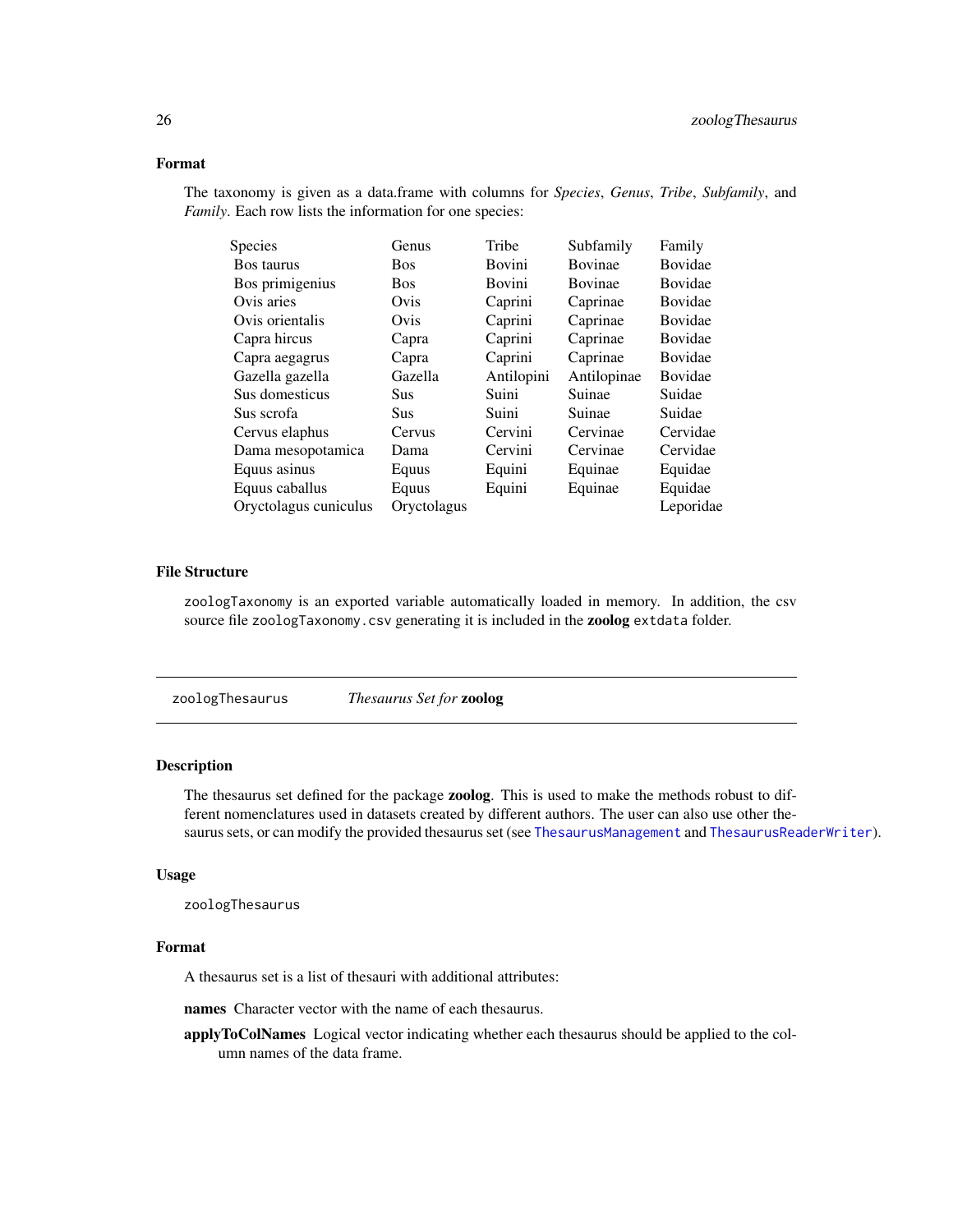<span id="page-26-0"></span>applyToColValues Logical vector indicating whether each thesaurus should be applied to the values in the corresponding column of the data frame.

**filename** Character vector with the source file of each thesaurus.

The examples below show the list of four thesauri included in the provided zoologThesurus.

Each thesaurus is a data frame also with additional attributes. Each column of the data frame is a category of names with equivalent meaning in the intended application. The column name identifies the category and is used as the standard when applying [StandardizeNomenclature](#page-18-1).

The names in each column (category) must not be included in any other column, since this would make the thesaurus ambiguous (see [ThesaurusAmbiguity](#page-21-2)).

Each thesaurus has the following attributes:

names The standard name for the categories.

class "data.frame"

- row.names Irrelevant
- caseSensitive Logical indicating whether the names in the thesaurus should be considered casesensitive.
- accentSensitive Logical indicating whether the names in the thesaurus should be differentiated by the presence of accent marks.
- punctuationSensitive Logical indicating whether the names in the thesaurus should be differentiated by the presence of punctuation marks.

The examples below show the content and characteristics of the first thesaurus in zoologThesaurus.

#### File Structure

zoologThesaurus is an exported variable automatically loaded in memory. In addition, the source files generating it are included in the zoolog extdata folder. There is one file for the thesaurus set main structure and one file for each included thesaurus. All of them are in semicolon separated format. Thus, they can be examined in any text editor or imported into any spreadsheet application. The files are:

- zoologThesaurusSet.csv Defines the main structure of the thesaurus set. It has a row for each thesaurus and seven columns (*ThesaurusName*, *FileName*, *CaseSensitive*, *AccentSensitive*, *PunctuationSensitive*, *ApplyToColNames*, and *ApplyToColValues*). Their meaning coincides with the description above. Observe that the case, accent, and punctuation sensitiveness is stored here, instead of in each thesaurus.
- identifierThesaurus.csv Thesaurus for the identifiers used in [LogRatios](#page-7-1) to identify the bone types and the measure names in the data and the references. It has for columns: *Taxon*, *Element*, *Measure*, and *Standard*.
- taxonThesaurus.csv Thesaurus for the taxa. There is one column for each category of taxon considered.

elementThesaurus.csv Thesaurus for the skeletal elements. One column for each category.

measureThesaurus.csv Thesaurus for the measure names. One column for each category.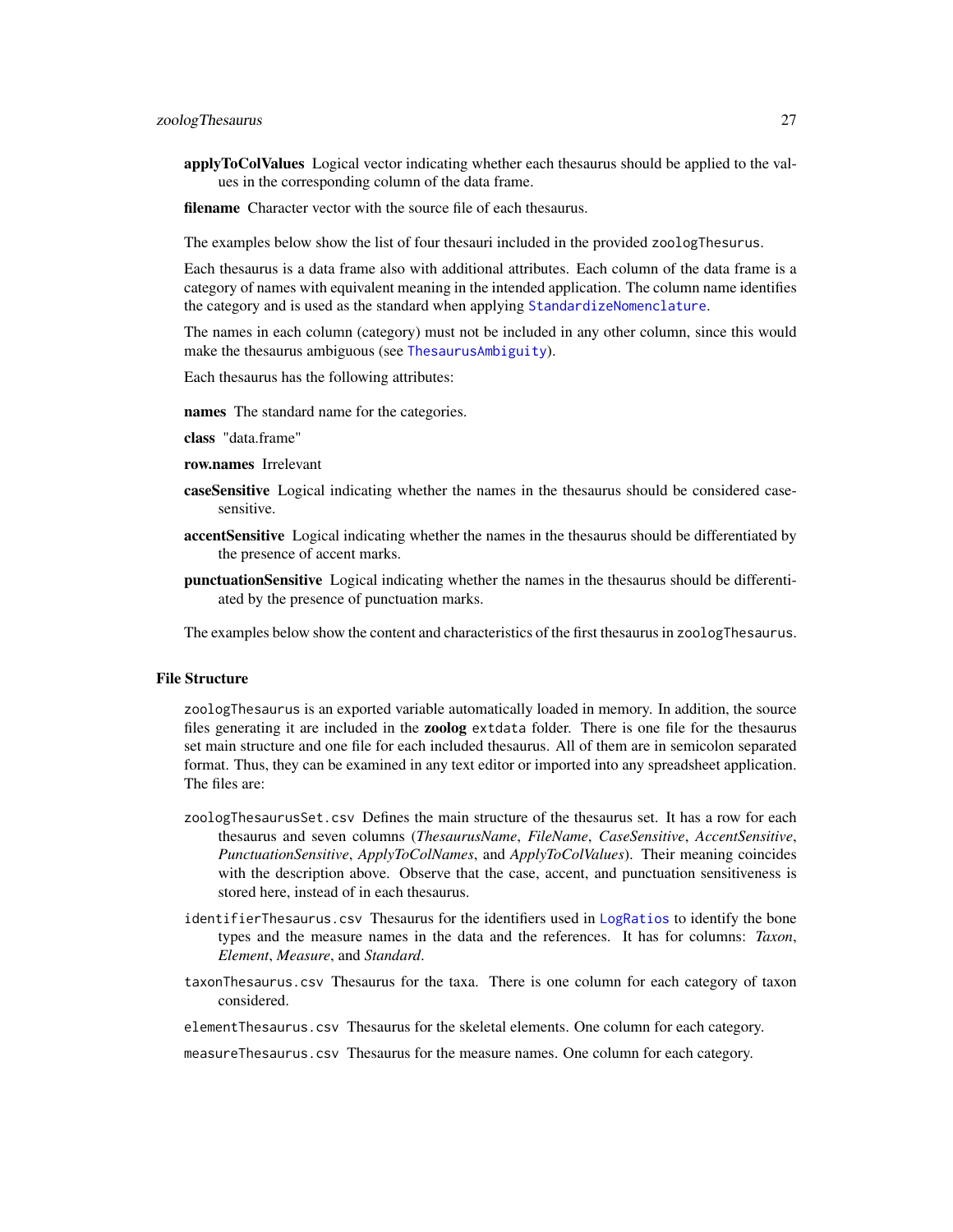#### Examples

## List of thesaurus names and characteristics in the thesaurus set: attributes(zoologThesaurus) ## Content of the first thesaurus: zoologThesaurus\$identifier attributes(zoologThesaurus\$identifier)